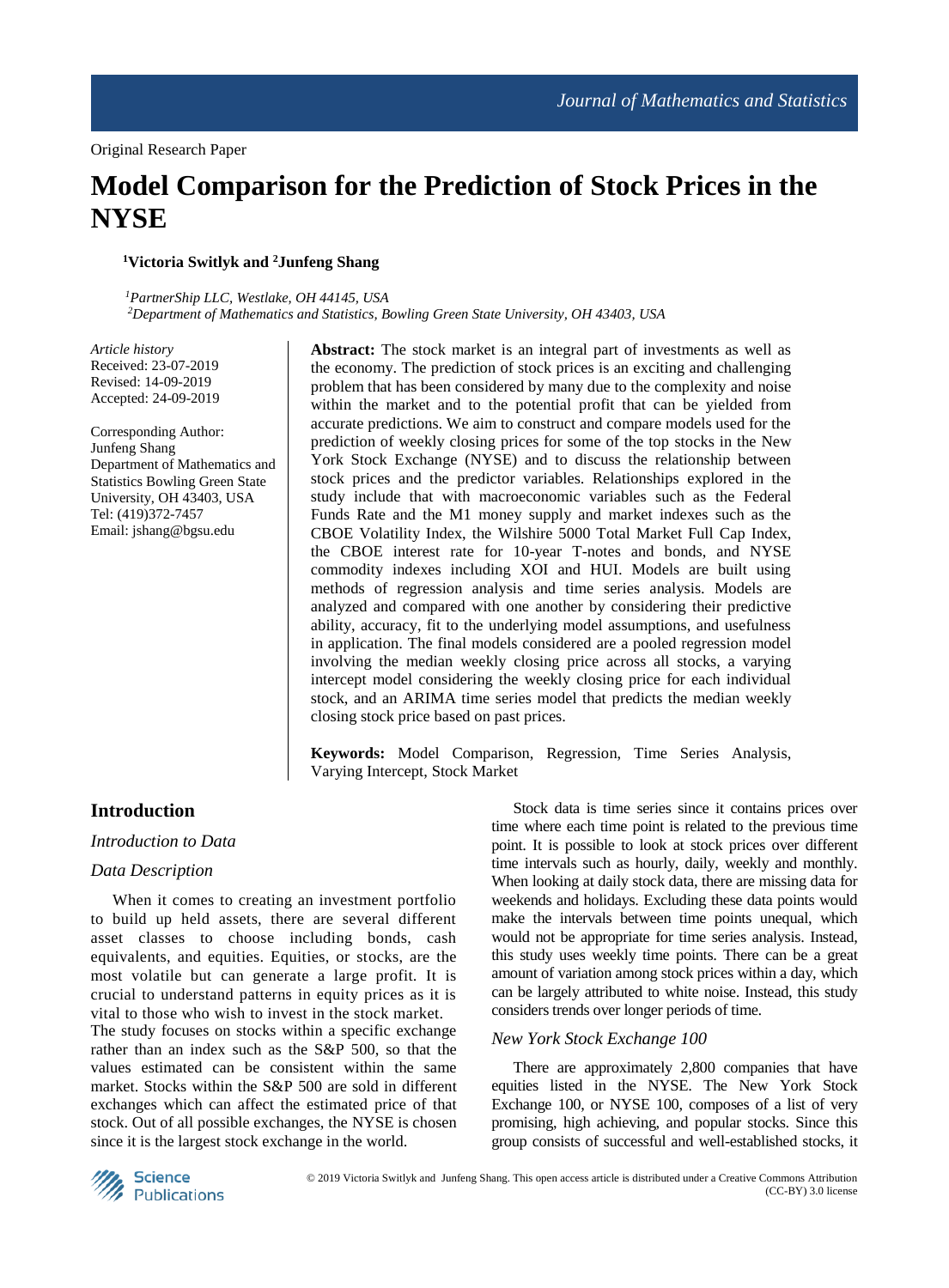provides a sample of stocks for this model that is relevant in application. The study investigates weekly closing stock prices in the NYSE 100 for each Friday from January 1, 2000 through December 23, 2017 and includes 85 stocks from the NYSE 100. There are some stocks within the NYSE 100 that are missing from this study because they did not have the full range of data between these two dates.

For each of the 85 stocks, this study contains data for the closing price for each Friday from January 1, 2000 through December 23, 2017. The goal of this model is to be able to predict the closing price for a stock at a certain time point. For each stock, there are 939 data points which were retrieved from Yahoo! Finance. This study defines the closing price as Yit for each stock  $i = 1, \ldots, 85$ for each week  $t = 1, \ldots, 939$ .

One variable that is used as a predictor is the volume of stock sold each week. The volume sold in the previous week is used to predict the volume sold in the current week. This study defines the volume sold as *Vit* for each stock *i* = 1,..., 85 for each week *t* = 1,..., 939.

The second predictor is how stocks within the NYSE are categorized by sector. This is a way that stocks are grouped with other stocks that cater to the same sections of the economy and market. The 85 stocks that are modeled belong to 7 distinct sectors. 20 stocks belong to the Consumer Goods (CG) sector. This sector includes both cyclical and non-cyclical goods and services. Industry groups within this sector include automobile manufacturers, home construction, leisure goods and services, textiles and apparel, entertainment, broadcasting, retail, food, consumer services, cosmetics, and household products. 18 stocks belong to the Basic Materials (BSC) sector. Industry groups within this sector include chemicals, mining, metals, forest products, and paper. 16 stocks belong to the Financial (FIN) sector. Industry groups within this sector include banks, financial services, and insurance. 12 stocks belong to the Industrial (IDU) sector. Industry groups within this sector include construction, and industrial goods and services such as building materials, industrial equipment, aerospace, electrical components, and industrial transportation. 10 stocks belong to the Healthcare (HCR) sector. Industry groups within this sector include biotechnology, healthcare providers, medical products, and pharmaceuticals. 5 stocks belong to the Technology (TEC) sector. Industry groups within this sector include communications technology, technology services, technology hardware and equipment, and software. The last 4 stocks belong to the Utilities (UT) sector which includes electric, gas, and water utilities.

## *Macroeconomic Variables*

Changes in stock prices are connected to several aspects of the economy, including those at the highest levels. Macroeconomic variables are those features of a national or international economy that describe the state of the market. These variables tend to be recorded monthly or annually rather than weekly and are useful for observing trends over long periods of time.

The Federal Funds Rate (DFF) is the rate of interest in which institutions exchange funds held at Federal Reserve Banks. Institutions may lend portions of balances and funds to other institutions. The interest rate is influenced by the Federal Reserve, and decisions on the rate are determined by the state of the market. Changes in the interest rate influences spending. If the funds rate is high, exchange and spending is deterred resulting in decreased stock prices. If the funds rate is low, the cost of exchanging funds decreases, encouraging borrowing and spending, leading to increased stock prices. The data is monthly, was originally released by the Board of Governors of the Federal Reserve System and was retrieved from the Federal Reserve Bank of St. Louis (FRED). The study defines  $DFF$  as  $DFF_t$  for each week  $t =$ 1,..., 939 (Online (a), 2018).

M1 is the entire supply of physical money in the United States and is composed of federal notes and coins and some accounts such as demand deposits. M1 is also called narrow money because it includes only physical money and liquid assets that can be easily converted to physical money. M1 will always increase over time due to inflation. The data obtained is weekly and was originally released by the Board of Governors of the Federal Reserve System and was retrieved from FRED. The units for this data is in billions of U.S. dollars and is seasonally adjusted. The study defines M1 as M1t for each week *t* = 1,..., 939 (Online (b), 2018).

## *Market Indexes*

Unlike the macroeconomic factors which give a broad look on the state of the economy, market indexes can be utilized to inspect the state of the stock market specifically.

The Chicago Board Options Exchange (CBOE) created the Volatility Index (*VIX*) to measure market expectations of volatility in stock index prices. The *VIX* serves as a way to measure market risk. A low *VIX* index indicates low expected volatility meaning that stock prices are not expected to change quickly. A high *VIX* index indicates a high expected volatility meaning that stock prices are expected to change quickly. A higher amount of volatility also indicates increased uncertainty and risk in the market, which can deter investments and spending. The data obtained is weekly. The *VIX* data was originally released by the CBOE and was retrieved from FRED. This study defines VIX as  $VIX_t$  for each week  $t =$ 1,..., 939 (Online (c), 2018).

TNX is the CBOE's index that measures the interest rate for 10-year T-notes and bonds. Equities are a type of asset class along with bonds. Since both equities and bonds are used in financial portfolios, it is possible that changes in bond rates can affect whether or not a person decides to invest in stocks or bonds. The study defines TNX as  $TNX_t$  for each week  $t = 1, \ldots, 939$ .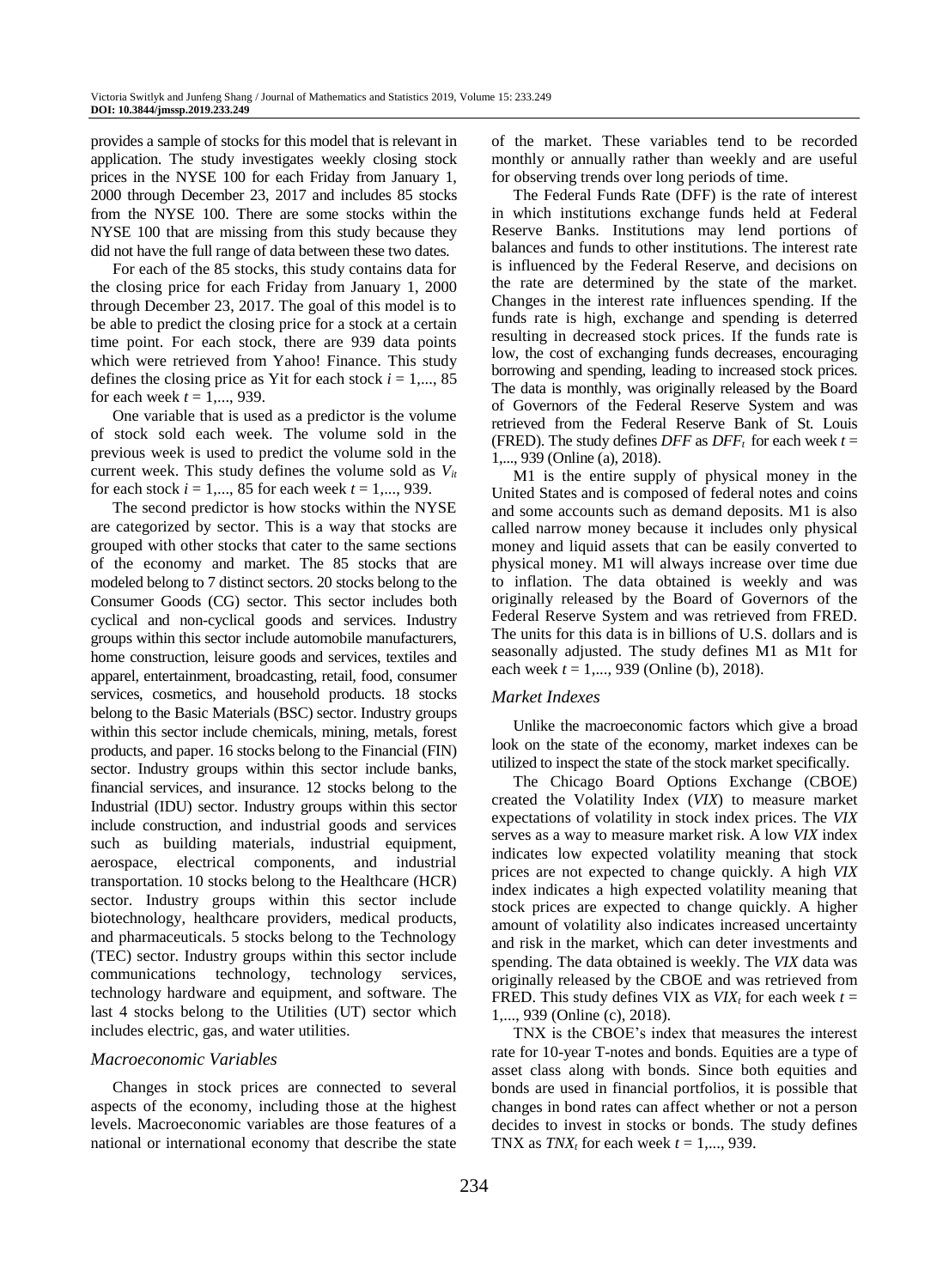The Wilshire 5000 Total Market Full Cap Index is known as being a comprehensive measure of equity in the U.S. market by including the average price of nearly 5000 different stocks from various exchanges. The data obtained is weekly, and was originally published by Wilshire Associates, and was retrieved from FRED. This study defines the Wilshire 5000 as *WIL<sup>t</sup>* for each week *t*  $= 1, \ldots, 939$  (Online (e), 2018).

Stock prices can also be related to prices of major commodities within the United States. The NYSE provides current prices of various commodity groups alongside the prices of their equities for reference. The NYSE are distributed in three different commodity groups. The first is softs and includes goods such as coffee, cocoa, sugar, and cotton. The NYSE does not have an index for summarizing the prices of softs, so instead this model looks to the other two commodity groups. The second commodity group is energy and includes fuels such as gas and oil. In this study, the changes in prices of fuels are modeled using the NYSE ARCA Oil and Gas Index (*XOI*). The index provides the average prices of major oil and gas components within the market. The data is weekly and was retrieved from Yahoo! Finance. The study defines *XOI* as *XOI<sup>t</sup>* for each week  $t = 1, \ldots, 939$ . The third and final commodity group is precious metals and includes rates for gold, silver, and platinum. In this study, the changes in prices of precious metals are modeled by the NYSE ARCA Gold Bugs Index (HUI). The index provides the average prices of stocks in companies within the gold mining industry. The data obtained is weekly and was also retrieved from Yahoo! Finance. This study defines HUI as *HUI<sup>t</sup>* for each week *t* = 1,..., 939 (Online (d), 2018).

## *Introduction to the Study*

In literature, a common method for stock prediction is through machine learning and neural networks due to its versatile nature in using many predictor variables and its lenient model assumptions. The most common neural network is the Artificial Neural Network (ANN) seen in studies such as one by Moghaddama *et al*. (2016), who consider the prediction of daily NASDAQ rates using the day of the week and historical prices as inputs to produce accurate predictions. The drawback with neural networks is that they act as a black box building relations between the stock prices and the predictors making it difficult to interpret the model and the relationships therein. Instead, this study turns to more classical methods including multiple linear regression and time series analysis to provide more meaningful interpretations.

Chang *et al*. (2012) study the daily stock trends using another type of neural network, and the Evolving Partially Connected Neural Network (EPCNN) explains that "mining stock market trend is a challenging task due to its high volatility and noisy environment". Stock prices can be very volatile especially in the short run, which is why this study considers a longer time interval using weekly data to account for this short term environment. Chang *et al*. (2012) also expresses the strong relationship between stock trends and other outside factors. This study therefore considers many other economic variables as described in last subsection.

Previous studies such as those by (Al-Tamimi *et al*., 2011; Sharif *et al*., 2015) consider regression analysis for the prediction of stock prices using other predictor variables even though it is understood that there is a dependent relationship within the data due to its time series nature. Despite failing to meet the underlying assumption of independence, regression can still be used to statistically show the relationships between stocks and other variables that are known from an economic standpoint.

Section 2 is dedicated to the pooled multiple linear regression model which is based on the median weekly stock price over all indexes. Section 3 discusses the time series model which takes advantage of the time series nature of the data. Section 4 is a multiple linear regression model that considers each of the 85 selected stocks in the NYSE individually. This study is concluded in Section 5 which gives comparisons of the three models.

# **Pooled Regression Model**

## *Multiple Linear Regression*

Regression models are used to show how the variation of stock prices are related to the predictor variables.

Since the data are time series, time is used as a predictor. The pooled model considers predicting  $Y_t$  which represents the median closing stock price for each week *t*. When pooling the closing price over all stock indexes, the median is used rather than the average because the average merges the variability within the data over time while the median will retain the patterns of variation. The distribution of prices at time *t* tends to be right skewed. This is because there are some larger and more popular companies within the NYSE 100 that have significantly higher stock prices than other companies.

The volume of stock *i* sold at time *t* is also a variable that depends on the stock index. Similarly, with the closing price, this model considers the median volume sold at time *t* over each stock *i*, denoted by *Vit*.

When conducting regression modeling, the data are partitioned into two parts: Training and testing data. The training data is used in the process of fitting the model. The testing data is used to check the fit of the model and make sure that there is not an overfitting of the model to the training data. Since the pooled data contains one data point or observation for each week, *t*, the data set for this model contains 939 data points. The data are randomly partitioned into the two groups with a 70%-30% split.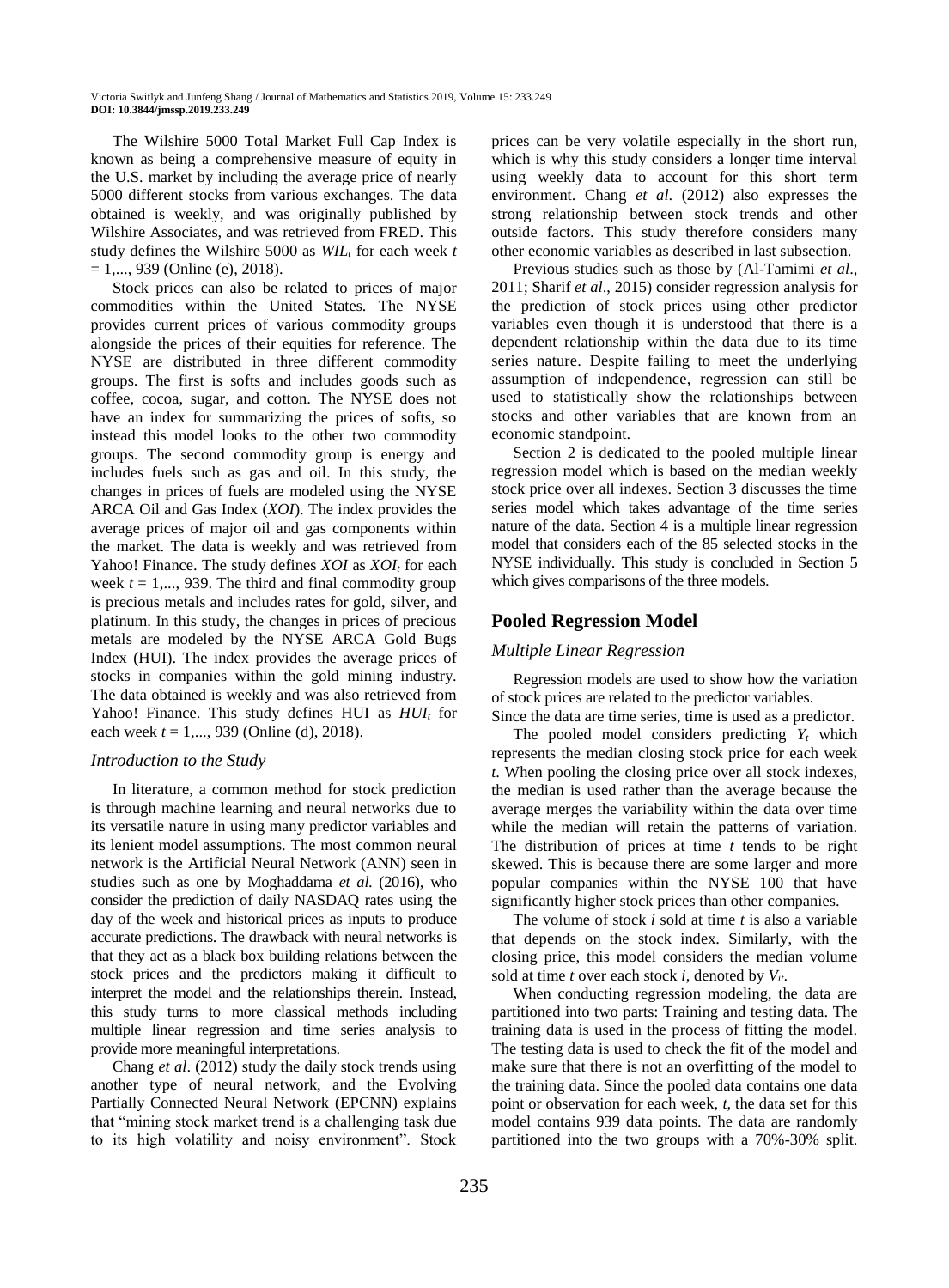We comment that these two percentages are a common choice for splitting the data and the size of 939 observations is big enough for the estimation of the models. The other possible choices could be 80%-20% and 50%-50% splits.

For the model fitting, it is assumed that the relationship between the median closing stock price  $Y_t$  at week *t* and the selected set of predictors variables,  $X_{t1},...,$  $X_{tk}$ , roughly follows the linear regression model:

$$
Y_t = \beta_0 + \beta_1 X_{t1} + \dots + \beta_k X_{tk} + \epsilon_t ,
$$

where  $\epsilon_t$  is a random variable that represents the error. Let  $\beta_0$  be the intercept and  $\beta_1, \dots, \beta_k$  be the parameter coefficients for the predictors. All  $\beta$ 's are defined as fixed and unknown parameters. The regression model uses the least squares estimates of  $\beta_1$ , ..., $\beta_k$  which are the values that minimize the residual sum of squares.

The notation for a multiple regression model can be simplified by writing the model in terms of vectors and matrices. *Y* is set as the vector of median closing prices  $Y_i$  from  $t = 1, \ldots, 657$  and *X* as the  $(k+1) \times 657$  matrix of all *k* predictor variables  $X_{tj}$  from  $t = 1,..., 657$  and  $j = 1,...,$ *k*. The first column of the matrix is a vector of all ones corresponding to the intercept.  $\beta$  is the vector of the unknown parameters  $\beta_1$ , ..., $\beta_k$  and  $\in$  is the vector of error terms from  $t = 1,..., 657$ . The model can then be rewritten as  $Y = X \beta + \epsilon$ .

#### *Stepwise Variable Selection*

Classically, there are three popular methods of variable selection: forward selection, backwards elimination, and stepwise selection. Each of these methods determines which predictor variables should be included in the model with the goal of minimizing a selection criterion such as the Akaike Information Criterion (AIC), which is defined as:

$$
AIC = -2log (L(\beta)) + 2k,
$$

where *k* is the number of parameters and  $L(\beta)$  is the likelihood function. The median closing prices are assumed to be normally distributed such that  $Y \sim N(X\beta, \sigma^2)$ .

AIC is a criterion used for model comparison where the ideal model is the one with the smallest AIC. The criterion considers the fit of the model to the data by maximizing the likelihood function. The added 2*k* penalizes the complexity of the model. The method of forward selection begins with a null model where  $Y = 1$ . Then for each step or iteration in the process, a variable is added until either the AIC is minimized or there are no more predictor variables to introduce into the model. Backward elimination begins with a full model where *Y*  $= X\beta + \epsilon$ . In the full model, *X* contains all of the predictor variables that we are considering for the model. Then for each step or iteration in the process, a variable is removed from the model until the *AIC* reaches a minimum value. This study uses the method of stepwise selection since it is a combination of the previous methods. Stepwise selection begins with the null model where  $Y = 1$ . For each iteration in the process, a variable is either introduced to or removed from the model. The process ends once the AIC is minimized.

Table 1 shows each of the iterations of the stepwise process for the pooled training data. In this variable selection procedure, all of the possible predictor variables were included in the final model meaning that each variable increased the maximum likelihood function so as to outweigh the cost of adding an additional variable. There are 9 iterations, and for each iteration a variable was introduced to the model. For each iteration, the AIC decreases at a slower rate, indicating that there are diminishing returns for the reduction of AIC due to the cost of adding an additional variable. Finally, note that the variables introduced into the model first are the variables that increase the likelihood function the most.

#### *Model Assumptions*

To obtain the final mode, the significance of the predictor and possible multicollinearity between predictors must be analyzed.

Multicollinearity in a model occurs when predictors are highly correlated with one another. Multicollinearity is undesirable because it adds unnecessary complexity to the model.

One way to check for multicollinearity is by assessing the correlation between each of the predictor variables. Figure 1 gives the correlation between each of the variables in the model rounded to the nearest tenth. Some of the strongest correlations involving predictors include time, the Wilshire 5000 index, and M1. For example, there is a strong positive correlation between M1 and time (nearly 90%). This relationship is due to the effect of inflation over time. Inflation causes prices to increase over time relating to an increase of the money supply. The result of inflation over time can be an underlying effect for correlation between the predictors and time.

To deal with multicollinearity, it is best to remove predictors that are highly correlated with other predictors. The Variance Inflation Factor (VIF) for each variable, as shown in Table 2, can be used to determine which predictors should be removed from the model and is defined as:

$$
VIF_j = \frac{1}{1 - R_j^2}.
$$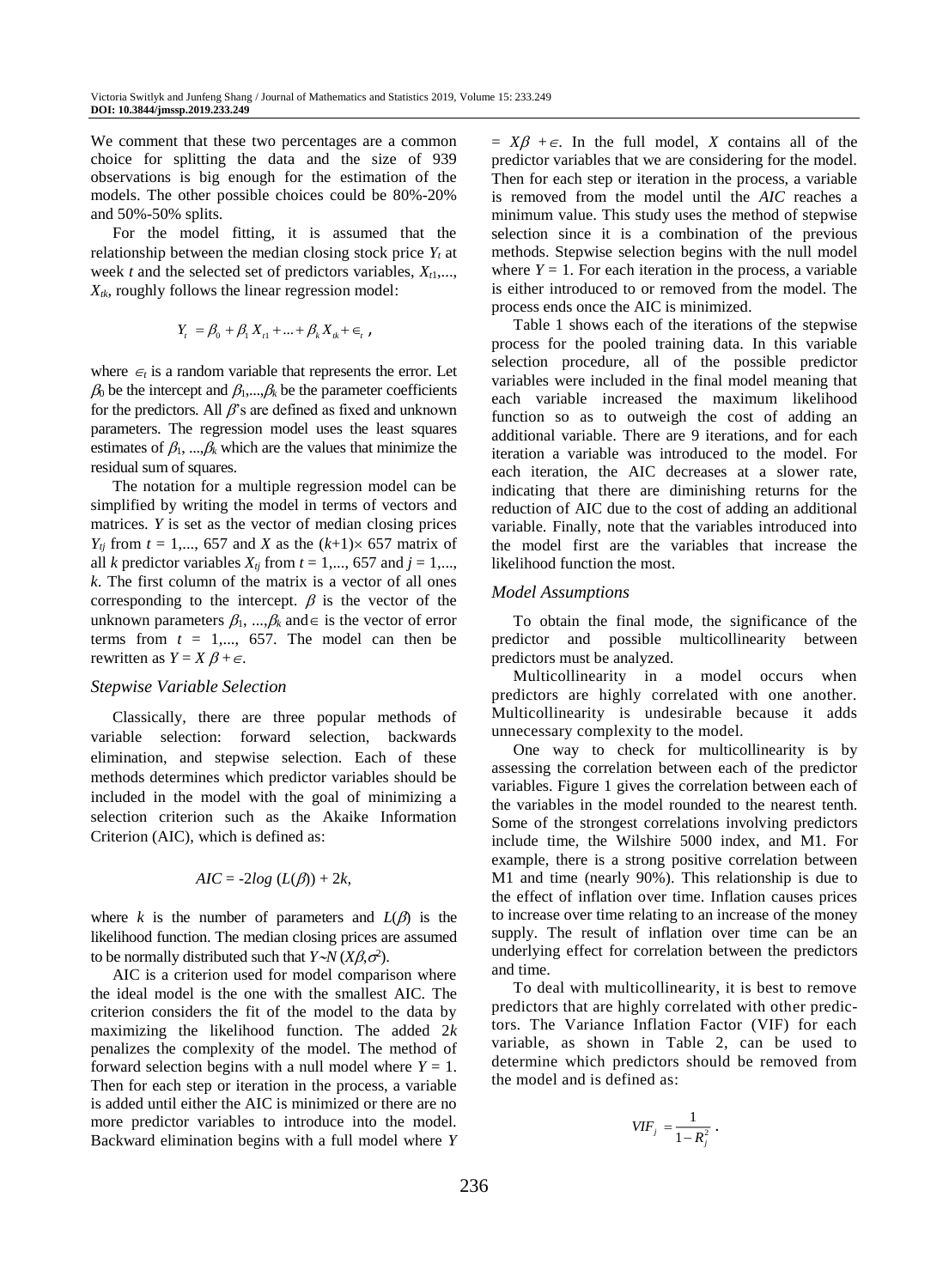Victoria Switlyk and Junfeng Shang / Journal of Mathematics and Statistics 2019, Volume 15: 233.249 **DOI: 10.3844/jmssp.2019.233.249**



**Fig. 1:** Correlation Matrix

**Table 1:** Iterations of the stepwise process and the corresponding AIC

| Iteration | Add/Remove | AIC     |
|-----------|------------|---------|
| $\Omega$  |            | 3422.66 |
|           | $+WIL$     | 1869.37 |
| 2         | $+XOI$     | 1388.94 |
| 3         | $+VIX$     | 1290.56 |
| 4         | $+HUI$     | 1243.28 |
| 5         | $+TNX$     | 1238.86 |
| 6         | $+$ DFF    | 1205.88 |
|           | $+M1$      | 1201.46 |
| 8         | $+TIME$    | 1193.40 |
| 9         | $+V$       | 1188.19 |

**Table 2:** VIF of predictor variables

| Variable    | VIF    | <b>VIF</b> |
|-------------|--------|------------|
| WIL         | 53.12  | 5.79       |
| XOI         | 7.52   | 4.35       |
| V IX        | 2.76   | 2.69       |
| HUI         | 4.75   | 3.28       |
| <b>TNX</b>  | 12.82  | 7.34       |
| <b>DFF</b>  | 5.22   | 3.69       |
| M1          | 133.05 |            |
| <b>TIME</b> | 93.76  | -          |
| V           | 3.79   | 2.60       |

For the predictors  $X_1, \ldots, X_k, R_i^2$  is the correlation coefficient for the fit of  $X_i$  on the remaining  $k-1$  variables. The correlation coefficient represents the amount of variation in  $X_i$  explained by the remaining predictors. If  $X_i$  is highly correlated with the other predictors,  $R_i^2$  will be closer to 1 meaning that *VIF<sup>j</sup>* will be larger.

M1 is the most highly correlated with the other predictor variables with a *VIF* of 133.05. Considering a reduced model with *M1* removed solves the multicollinearity problem.

If a predictor variable is significant, then the variation in the predictor variable can be used to explain the variation in the median closing price. In terms of the model, the slope coefficient for the variable will be significantly greater than zero. The significance is tested as:

*H*<sub>0</sub>: 
$$
E(Y) = \beta_0 + \beta_1 X_1 + ... + \beta_7 X_7
$$
  
\n*H*<sub>0</sub>:  $E(Y) = \beta_0 + \beta_1 X_1 + ... + \beta_6 X_6$ .

The null hypothesis is that the expected value of the median closing price follows a reduced model where one variable is removed leaving 6 predictor variables. The alternate hypothesis is that the expected value follows the full model instead where the 7 remaining predictor variables are included. The test statistic is: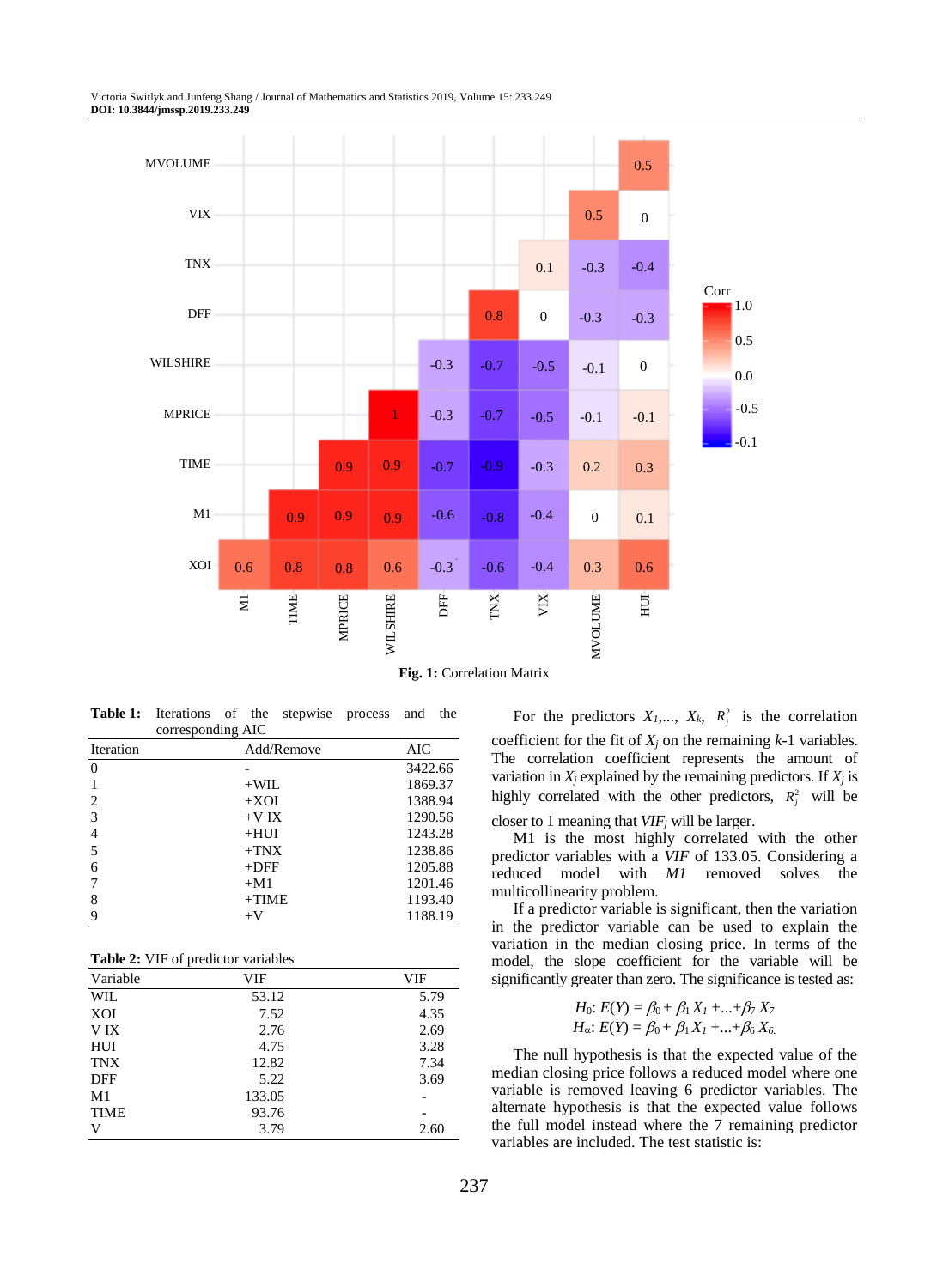,

$$
F = \frac{SSR_F - SSR_R}{SSE_F / (n - k - 1)}
$$

where  $SSR<sub>F</sub>$  and  $SSR<sub>R</sub>$  are the sum of squares for the regression model for the full and reduced models. These represent the amount of variation explained by the model. *SSE<sup>F</sup>* is the error sum of squares for the model or the amount of variation that is not explained by the model.  $n \nightharpoonup k - 1$  is the degrees of freedom under the full model where  $n = 657$  is the number of observations in the training data and  $k = 7$  is the number of predictor variables. The corresponding p-value results for the tests are shown in Table 3.

Most *p*-values for the *F* test statistics (Table 3) are close to zero indicating that for each of those predictors is significant in the model. The only insignificant predictor is the median volume sold in week *t* (*p*-value is 0.7298) and it is concluded that the median volume is not significant for predicting the median closing price when also considering the other predictors.

After removing volume, the final pooled model is defined as:

$$
\hat{Y}_t = \hat{\beta}_0 + \beta_1 W I L_t + \hat{\beta}_2 X O I_t + \hat{\beta}_3 V I X_t + \hat{\beta}_4 H U I_t + \hat{\beta}_5 T N X_t + \hat{\beta}_6 D F F_t
$$

where  $\hat{Y}$  is the predicted median closing price at week *t*,  $\hat{\beta}_0, ..., \beta_6$  are the parameter estimates for the intercept and slope coefficients. The chosen predictor variables include the Wilshire 5000 Index (*WIL*), the Oil and Gas Index (*XOI*), the Volatility Index (*VIX*), Gold Bugs Index (*HUI*), the interest rate for 10-year T-notes and bonds (*TNX*), and the Federal Funds Rate (*DFF*).

The four main assumptions of the model as shown by Dielman (2005), are linearity between the closing price and the predictor variables, independence of the error terms or residuals, constant variance or homoscedasticity of the residuals, and normality for the distribution of the residuals.

Based on the *Q*-*Q* plot shown in Fig. 2, points near zero tend to follow a straight line while points farther out tend to stray farther from the line and create a curved shape on the end points. This indicates that values closer to the zero are closer to the theoretical values following the normal. Values on the end points of the graph indicate values that differ greatly from the normal model. The unusual prices can be due to external effects or anomalies in the market or across the economy as a group.

#### *Interpretation and Fit of the Model*

The most common way to assess the fit or the predictive capabilities of the model is with the coefficient of determination which represents the percentage of the variability in the response value that can be explained by the variability in the predictor variables. The coefficient of determination is defined as:

**Table 3:** Significance of the predictor

| Variable   | <b>F-Statistic</b> | p-value  |
|------------|--------------------|----------|
| WIL.       | 17493.0100         | < 0.0001 |
| XOI        | 941.1400           | < .0001  |
| V IX       | 123,0200           | < .0001  |
| HUI        | 53.8500            | < .0001  |
| <b>TNX</b> | 6.7200             | .0098    |
| <b>DFF</b> | 35.5000            | < .0001  |
| V          | .1194              | .7298    |



**Fig. 2:** Normal Q-Q Plot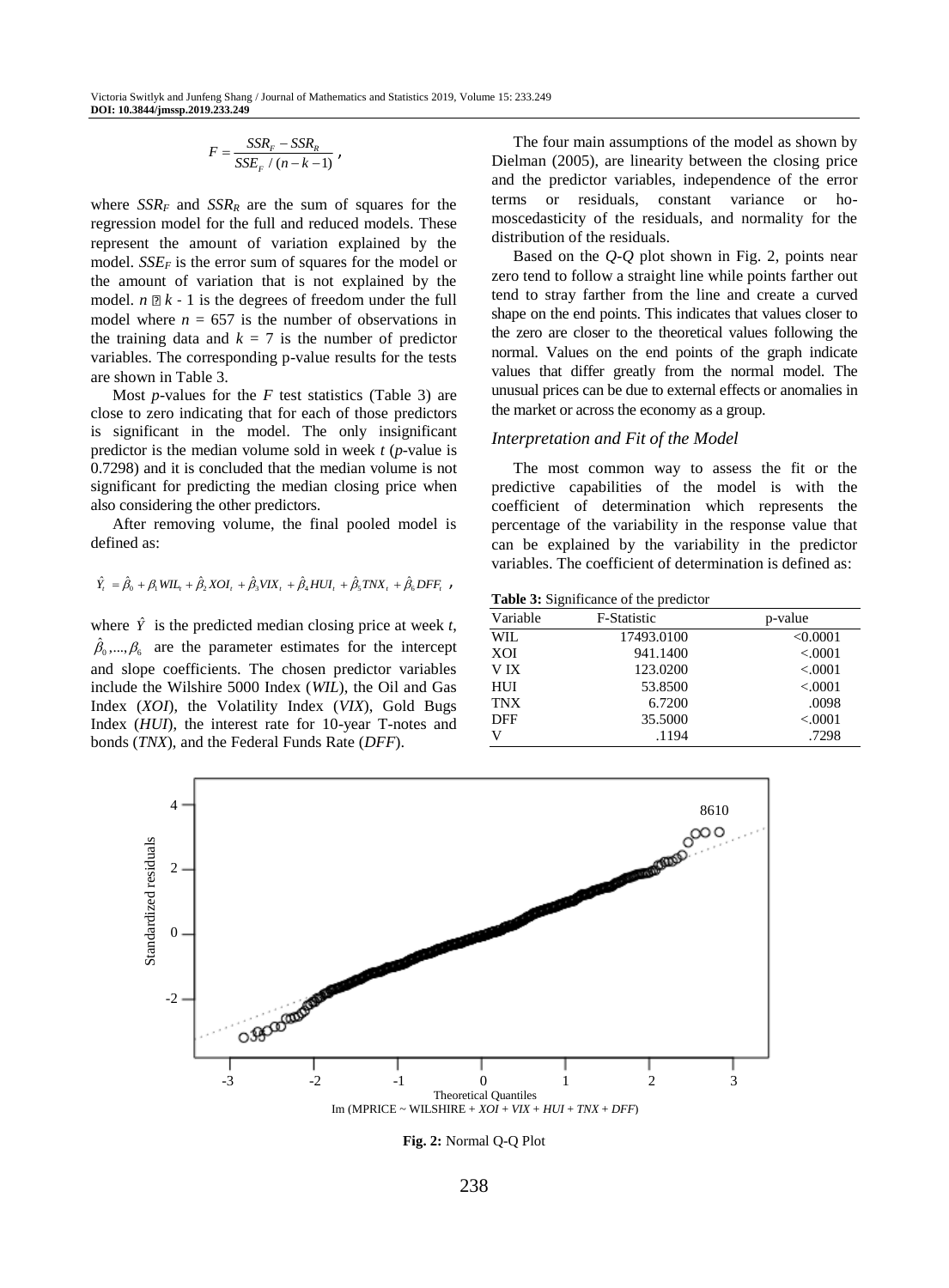| <b>Table 4:</b> Estimates of model parameters |           |           |  |
|-----------------------------------------------|-----------|-----------|--|
| Variable                                      | Parameter | Estimate  |  |
| Intercept                                     | $\beta_0$ | 22.4656   |  |
| WIL.                                          | $\beta_1$ | 0.3539    |  |
| XOI                                           | $\beta_2$ | 0.0136    |  |
| V IX                                          | $\beta_3$ | $-0.1587$ |  |
| HUI                                           | $\beta_4$ | $-0.0094$ |  |
| <b>TNX</b>                                    | $\beta_5$ | $-1.3197$ |  |
| DFF                                           | $\beta_6$ | 0.5498    |  |

$$
R^2 = 1 - \frac{SSR}{SST}
$$

where *SSR* is the sum of the squares of the residuals, or  $\sum_{i} e_i^2$  and *SST* is the total sum of squares, or  $\sum_{t} (y_t - \overline{y})^2$ . The residuals represent the amount of error caused by the discrepancies between the estimated values and the actual values. Therefore, the ratio of the residual sum of squares and the total sum of squares gives the percentage of variation related to the residuals. Therefore,  $R^2$  gives the variation of the median stock price that is accounted for by the model. Models that have a higher coefficient of determination tend to be a better fit and give better predictions because the model explains more of the variation in the stock price. The coefficient of determination for the pooled model is  $R^2 =$ 0: 9664, indicating that 96.64% of the total variance in the weekly median stock price for the top stocks in the NYSE 100 is linearly associated with the variance in the Wilshire 5000 Index (*WIL*), the Oil and Gas Index (*XOI*), the Volatility Index (*VIX*), Gold Bugs Index (*HUI*), the interest rate for 10-year T-notes and bonds (*TNX*), and the Federal Funds Rate (*DFF*). The percentage of explained variation is very high indicating that the model provides a good fit for the median stock price for the top stocks in the NYSE.

The problem with considering  $R^2$  as a measurement of the fit for the model is that it will always increase when more predictors are added to the model. This means that based solely on the  $R^2$  a better model would be a model with more predictors. However, this is not true. As discussed previously, when creating a model, the goal is to have a well fit model that is as simple as possible. The adjusted coefficient of determination accounts for the complexity of the model and is defined as:

$$
R_{\text{adj}}^2 = 1 - \frac{SSR/(n-K-1)}{SST/(n-1)}.
$$

While the unadjusted value will always increase with each additional predictor added to the model, the adjusted value will only increase if the additional variation explained by the added predictor is greater considering the added complexity to the model. Given

the two values,  $R_{adj}^2$  is preferred given the consideration of model complexity. The adjusted coefficient of determination for the pooled model is  $R_{adj}^2 = 0.9661$  and indicates that 96.61% of the total variance in the weekly median stock price for the top stocks in the NYSE 100 is linearly associated with the variance in the Wilshire 5000 Index (*WIL*), the Oil and Gas Index (*XOI*), the Volatility Index (*VIX*), Gold Bugs Index (*HUI*), the interest rate for 10-year T-notes and bonds (*TNX*), and the Federal Funds Rate (*DFF*). Compared to the unadjusted value, the adjusted value is only slightly smaller. This indicates that all of the predictors give additional explanation in the price variation meaning that their inclusion within the model is beneficial to the fit of the model considering the increased complexity.

The coefficients feature the relationship between each predictor and the median closing price by analyzing the change or variability in stock price related to the change in our predictors. Table 4 lists the independent variables in the final model along with the corresponding coefficients which are estimates of the model parameters built from the least squares regression model.

The estimate for the parameter  $\beta_0$  or the y-intercept is 22.4656 and can be interpreted as the predicted median stock price when all predictors take a value of zero. The intercept does not have a meaningful interpretation in this model since it does not make sense for any of the predictors to take a value of zero.

The regression coefficient for *WIL* is 0.3539 and indicates that holding all other variables constant, when the Wilshire 5000 Index increases by 1 point, it is predicted that the median closing stock price for the top stocks is NYSE 100 and will increase by an average of \$0.3539 or approximately 35 cents. As discussed earlier, the Wilshire 5000 is used as a method to estimate the state of the stock market, so it is expected that we see a positive relation with the median closing price and the Wilshire Index.

The regression coefficient for *XOI* is 0.3539 and indicates that holding all other variables constant, when the NYSE ARCA Oil and Gas Index increases by 1 point, it is predicted that the median closing stock price for the top stocks in the NYSE 100 will increase by an average of approximately 35 cents. Since oil and gas are commodity goods, their price has a positive relationship with the price of stocks across the board.

The regression coefficient for *VIX* is -0.1587 and indicates that holding all other variables constant, when the CBOE Volatility Index increases by 1 point, it is estimated that the median closing stock price for the top stocks in the NYSE 100 will decrease by an average of approximately 16 cents. Here we see the negative relationship between expected volatility and stock price. When it is expected that stock prices will become more volatile, people are more hesitant to invest in the market relating to a decrease in price.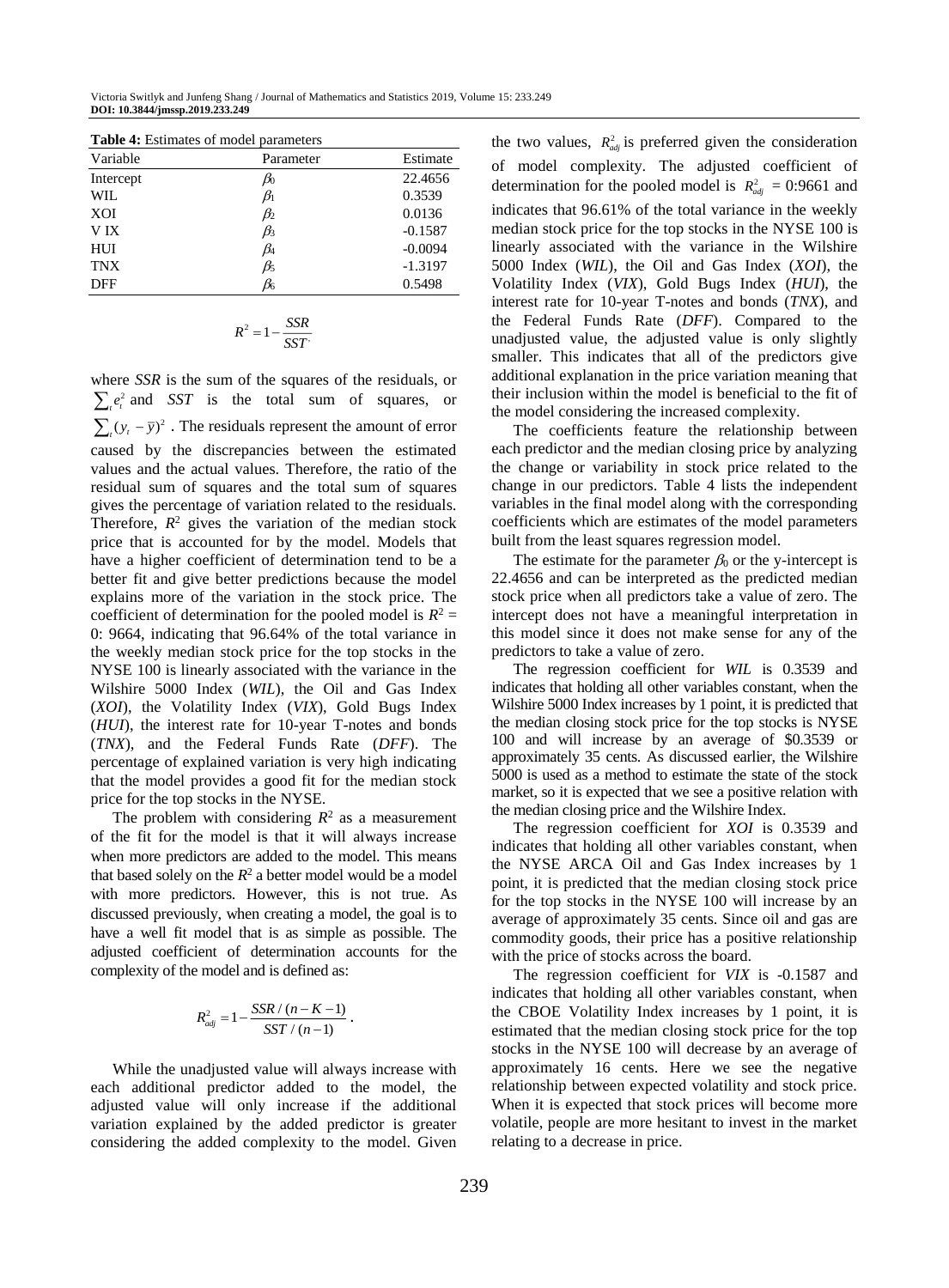The coefficient for *HUI* is -0.0094 and indicates that holding all other variables constant, when the Gold Index increases by 1 point, it is predicted that the median closing stock price for the top stocks in the NYSE 100 will decrease by an average of approximately 1 cent. The price of gold and the price of stocks have a negative relationship. Although there is a correlation between the two, they are not considered to be equivalent assets. That is, if the prices of stock equities are down, investors tend to choose to move their holds into gold instead, hoping to gain higher returns rather than continue to invest in a declining asset. For a well-balanced investment portfolio, it is safest to invest in a variety of assets such as stocks as well as gold because different assets can hold different price trends.

The coefficient for *TNX* is -1.3197 and indicates that holding all other variables constant, when the CBOE interest rate for 10-year T-note bonds increases by 1 percent, it is estimated that the median closing stock price for the top stocks in the NYSE 100 will decrease by an average of approximately \$1.32. Similarly, with gold, bonds are a separate type of asset from stocks. Bonds are commonly found along with other equities in an investment portfolio. When the rates on bonds are increased, there is a higher yield for bonds value meaning that investors will tend to invest more in bonds as opposed to stocks.

The regression coefficient for *DFF* is 0.5498 and indicates that holding all other variables constant, when the Federal Funds Rate increases by 1 percent, it is predicted that the median closing stock price for the top stocks in the NYSE 100 will increase by an average of approximately 55 cents. As explained earlier, the Federal Funds Rate is the interest that companies and banks must pay when borrowing from the Federal Reserve. From an economic standpoint, when the funds rate increases, it becomes more costly for businesses to invest or expand on their business, and higher costs are generally related to lower profit. When the economy is suffering, the Federal Reserve lowers the borrowing rate in order to promote borrowing and spending. For example, during the Great Recession, there are both low stock prices as well as low Federal Funds rates.

The predicted values are obtained by plugging in the values for each of the predictors for each week into the model. The testing data include the values for 282 randomly selected weeks from the original data set. Figure 3 features a plot of the testing data representing the actual median closing prices and the predicted closing prices obtained from the model.

If the model is successful, the predicted values are close to the actual values. There is a very strong correlation between the predicted and training values indicating that the model has created accurate predictions. Since these predictions were made on data not used in the creation of the model, it is concluded that there is not a problem of overfitting of the model to the training data.

# **Time Series Analysis**

# *Exploratory Data Analysis*

Time series analysis is available uniquely to data that occur sequentially over intervals of time. The purpose of this analysis is to forecast the weekly median closing price for the top stocks in the NYSE as is done in the pooled regression model from the previous chapter.

The consideration of exploratory data analysis of the time series data is required before modeling can occur. Patterns are visualized through a time series plot of the data as shown in Fig. 4 which includes the median closing price for the NYSE for each week from January 01, 2000 through December 23, 2017.

Based on the time series plot over time, the median weekly closing price tends to increase, since inflation will drive prices higher. The data analyzed in this study has been recorded over 17 years which is a substantial period such that the effects of inflation are visible.

Although there is a clear increasing trend in the closing price over time, there is a clear abnormality in this trend that occurs between late 2007 through mid 2009. Starting in late 2007, there is a break in the increasing trend. At this point in time, the median closing price drastically decreases compared to the prices previously observed in the data. The visibility of this anomaly is not coincidental, but instead reflects the period that covers the Great Recession which officially occurred from December 2007 through June 2009. When the recession began in 2007, it was a result of a crash in the United States real estate market which then brought repercussions to a global recession. Since the top stocks in the NYSE 500 mainly include companies based in the United States, the median closing prices for these stocks decrease sharply at this initial shock. During the early to mid 2000's, the housing market in the United States was booming which led to increased investment in mortgagebacked securities. These securities were issued at high rates which were not strictly regulated during this time. Because of the booming housing market, the values of the securities were high, but because of loose regulations, the mortgagebacked securities were issued at high-risk rates. When the housing market crashed in late 2007, these securities drastically decreased in value causing many financial institutions invested in these securities unable to meet financial obligations or file for bankruptcy. The financial instability in major institutions expanded on the economic shock of the market crash. The recession led to decreased GDP, increased unemployment, decreased spending and other negative economic repercussions including a dramatic decrease in stock prices across the board. Even though the effects of the Great Recession on GDP and unemployment were not a large as the effects of the Great Depression, the effects of the former lasted for such a significant period and then spread across the world that it still holds the title Great.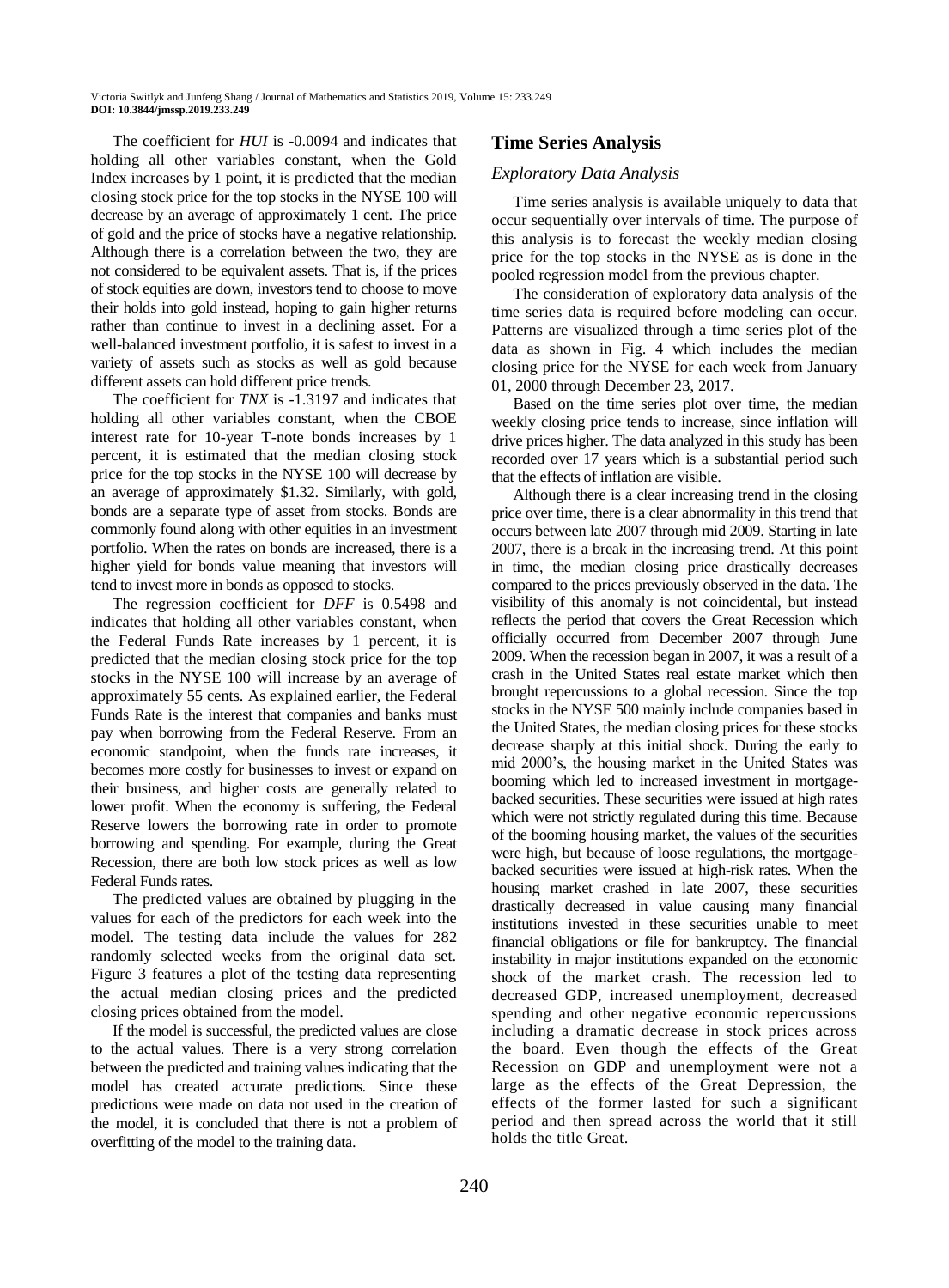

**Fig. 3:** Fit of testing data vs predicted values



**Fig. 4:** Closing price for each week

Response to the crisis included federal funds rates to be set at minimum levels by the Federal Reserve. This action was to stimulate the economy by promoting spending and borrowing to increase liquidity of assets in the economy.

From the time series plot in Fig. 4, there are periods where the change in the closing stock price is either larger or smaller. The most obvious example of this was the extreme decrease in price observed during the Great Recession. Because the occurrence of the recession is an anomaly in the economy, not only can it be related to a nonstationary process, it can also have a potential of creating a model that is over fitted to this anomaly. Therefore, only the data after the Great Recession is used.

Stationarity can be formally tested using the Augmented Dickey-Fuller (ADF) test which tests the null hypothesis that the data are not stationary against the alternative hypothesis that the data are stationary. For the entire set of data for all 939 weeks, the test statistic is -2.0018 with a p-value of 0.5776, which indicates that there is not sufficient evidence to reject the null hypothesis and we conclude that the data are nonstationary. For the data occurring after the Great Recession, the test statistic is -2.5896 with a *p*-value of 0.3282, which indicates that there is not sufficient evidence to reject the null hypothesis and it is concluded that the data are non-stationary. Also, the *p*-value for the data after the Great Recession is smaller than that for the entire data set which indicates that removing the drastic drop in price that occurred during the recession has reduced non-stationarity in the data.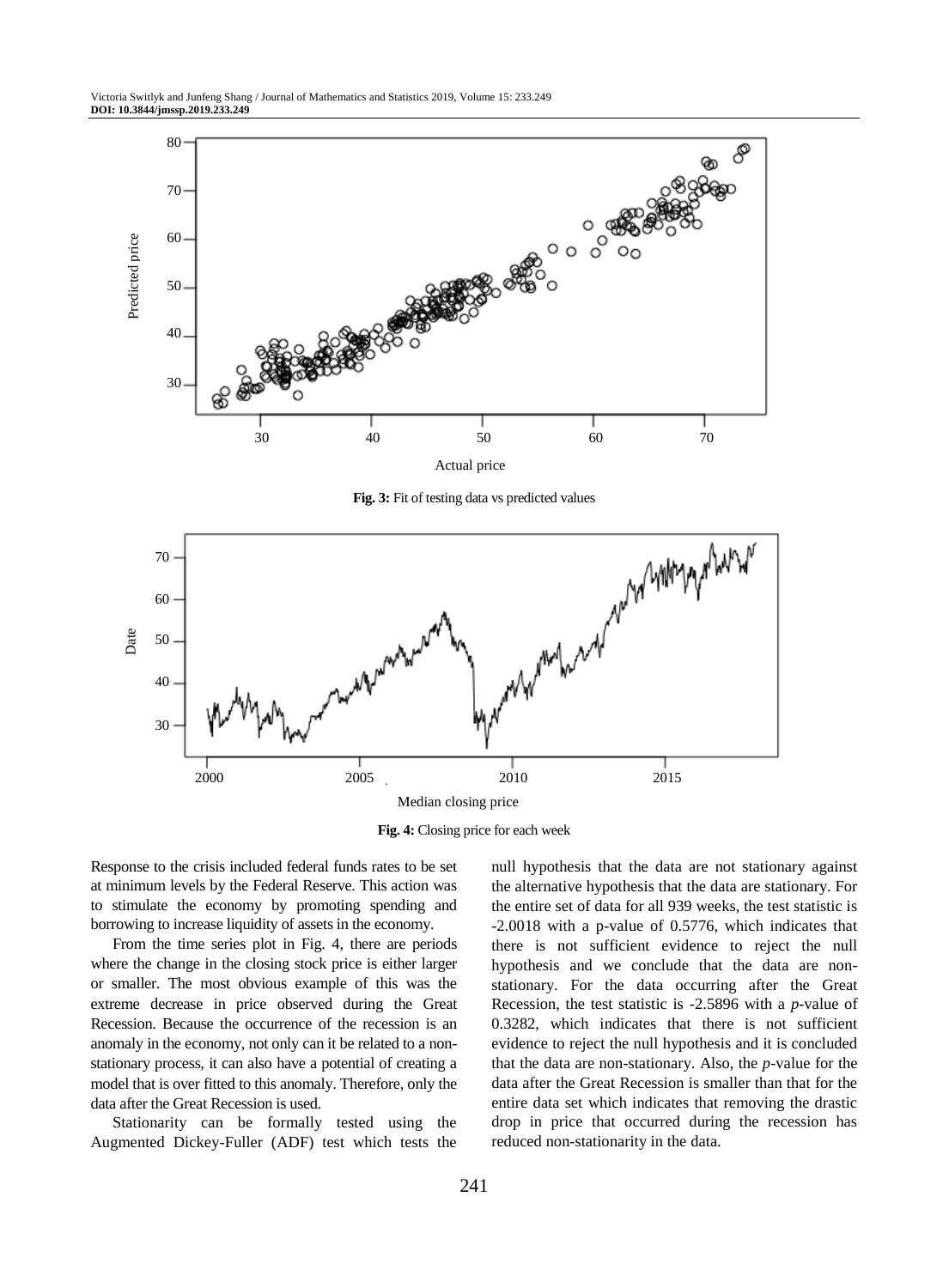Since it has been established that the data are nonstationary, it is necessary to make the data stationary before modeling can be done. The most common way to obtain stationarity is through differencing which uses the difference or change in price over each week. In other words, the response of model is represented as  $\Delta Y_t = Y_t - Y_{t-1}$ .

Similarly, with the construction of the pooled model, the data for two-time intervals must be partitioned into training and testing data. Since the data are being retained as time series, the data are not partitioned randomly. Instead, the data for the last year will be reserved for testing so that the actual data can be compared with the model predictions. The 396 weeks from June 6, 2009 through December 31, 2016 make up the training data while the year of 2017 still represents the testing data set.

#### *Model Identification and Selection*

It has been determined that the differenced data,  $\Delta Y_t = Y_t - Y_{t-1}$  are stationary. The differenced data can be expressed as:

$$
\Delta Y_t = \sum_{j=1}^p \phi_j \Delta Y_{t-j} + \sum_{i=0}^q \theta_i \in H_{t-i}
$$

where  $\epsilon_t$  represents the white noise that is assumed to be normally distributed with mean 0 and variance  $\sigma_{\epsilon}^2$ . The past *p* observations included in the model and the corresponding coefficients of  $\phi$  represent the components of an auto-regressive process of order *p*. The past *q* white noise terms and the corresponding coefficients of  $\theta$ represent the components of a moving average process of order *q*. These types of models are called Univariate Box-Jenkins (UBJ) models. They are also referred to as ARIMA (*p*, *d*, *q*) models where *AR* (*p*) indicates the auto-regressive component, *MA* (*q*) indicates the moving average component and *d* is the degree of differencing for non-stationary data. As discussed on the previous section, first degree differencing is satisfactory meaning that we consider the median closing stock price to follow an ARIMA (*p*, 1, *q*). The goal is to identify possible candidate models of auto-regressive and moving average components and then select the model with the best fit.

Since the the differenced data are stationary, the notation can be simplified. The mean is written as  $E(\Delta Y_t) = \mu_t =$  $\mu$  since there is a constant mean difference. The variance is written as  $V(\Delta Y_t) = \gamma_{t,t} = \gamma_0$  since the variance is constant over time. The covariance between any two observations  $\Delta Y_i$  and  $\Delta Y_j$  where  $|i-j| = h$  can be simply written as  $\gamma h$  since the covariance is a function of the lag. Based on these observations, the correlation between any two observations  $\Delta Y_i$  and  $\Delta Y_j$  where  $|i-j| = h$ , is defined as  $\rho h = \frac{\gamma_h}{h}$  which, is γ

the Autocorrelation Function (ACF).

The auto-regressive model of degree *p*, *AR* (*p*), is defined as:

$$
\Delta Y_t = \phi_1 \, \Delta Y_{t-1} + \ldots + \phi_p \Delta Y_{t-p} + \epsilon_t \quad .
$$

The process is based on the previous *p* observations. Consider a simple AR (1) model. If the equation for the AR (1) is multiplied by  $\Delta Y_{t+h}$  and the expected values are taken, the autocorrelation function,  $\rho_h$ , can be derived as:

$$
\rho_h = \frac{\gamma_h}{\gamma_0} = \frac{\phi \gamma_{h-1}}{\gamma_0} = \phi^h,
$$

as shown in Cryer and Chan (2008). Based on the theoretical values of the autocorrelation function for an AR (1) model, the process can be identified as being auto-regressive if ACF experiences exponential decay. However, the autocorrelation function does not allow us to identify the degree of the auto-regressive process. For this, the Partial Autocorrelation Function (PACF) is utilized. The parital autocorrelation at lag *k* is defined as the correlation of two observation  $\Delta Y_t$  and  $\Delta Y_{t-k}$ accounting for the effect of the variables in between,  $Y_{t-1},...,Y_{t-k+1}$ . So we have  $\phi_{kk}$  = Corr  $(Y_t,$  $Y_{t-k}/Y_{t-1},...,Y_{t-k+1}$ .

As shown in Cryer and Chan (2008), this means that for an auto-regressive process of degree *p*,  $\phi_{k,k} = 0$  for  $k >$ 1. Furthermore, an *AR* (*p*) model can be identified by a dampening of the PACF after lag *p*.

Next, the moving average model of degree *q*, *MA* (*q*), is considered and defined as:

$$
\Delta Y_t = \epsilon_t + \theta_1 \epsilon_{t-1} + \dots + \epsilon_{t-q}
$$

The moving average process defines the differenced median closing price as a function of the current random error and previous random error terms. Since the error terms are assumed to be normally distributed with mean zero, the expected value of the differenced data would also be zero. The simplest moving average model is one of degree one where  $\Delta Y_t = \epsilon_t + \theta_1 \epsilon_t + \theta_1 \epsilon_{t-1}$ . Then the variance is  $\gamma_0 = \sigma^2(1 + \theta^2)$ . The autocorrelation function is then  $\rho h = \frac{-\theta}{1 + \theta^2}$  $f(x) = \frac{-b}{1 + \theta^2}$  for  $h = 1$  and  $\rho h = 0$  for  $h > 1$ . This can be expanded to the general case for any *MA* (*q*) model. If a process follows an *MA* (*q*) model, the autocorrelation is zero for any lag greater than *q*. Therefore, the moving average component can be

identified from a plot of the ACF.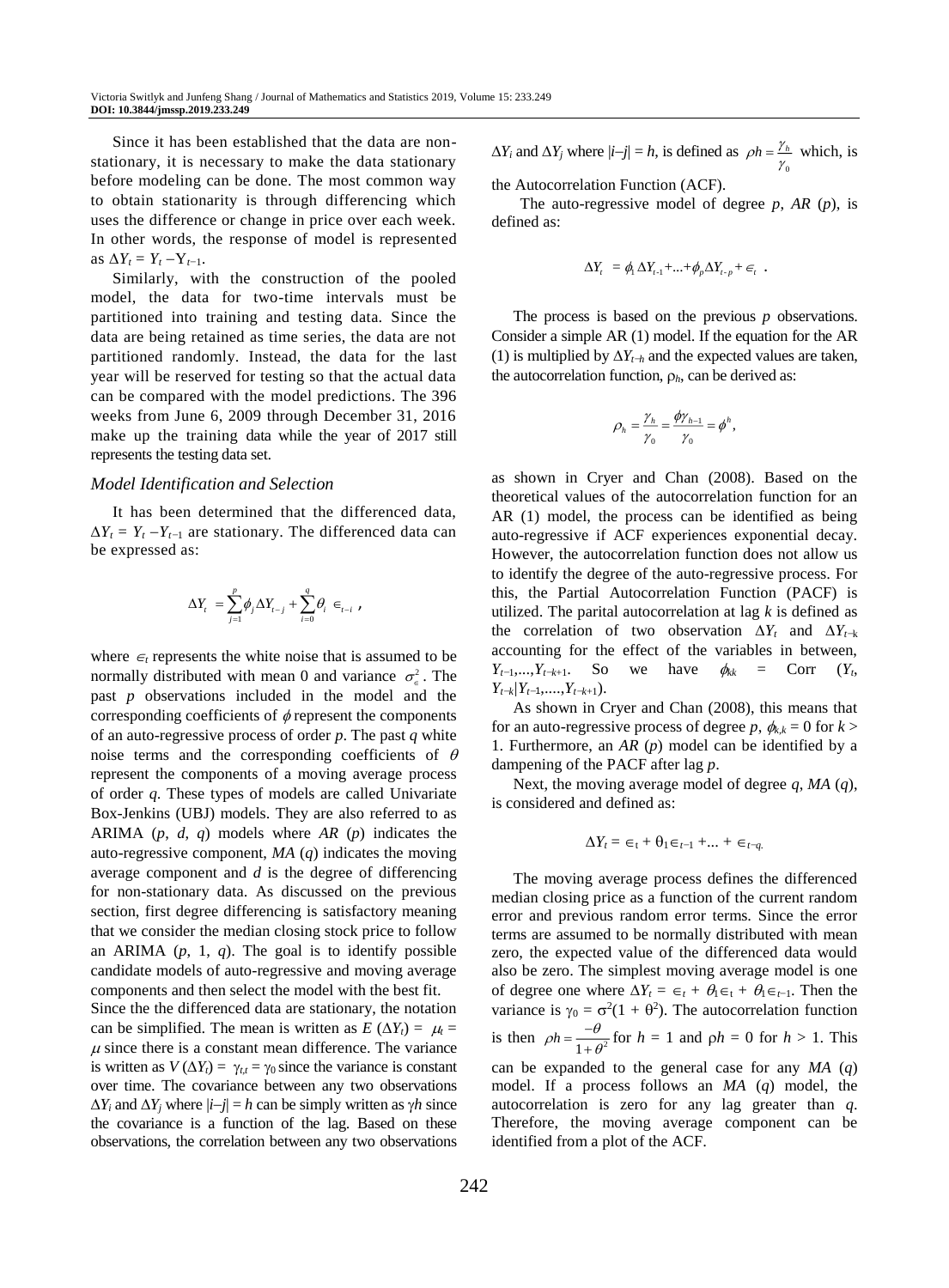

**Fig. 5:** SACF and SPACF of post-recession price difference

**Table 5:** Post-recession candidate models and AIC

| Model        | Equation                                                                | AIC.     |
|--------------|-------------------------------------------------------------------------|----------|
| ARIMA(0,1,1) | $\Delta Y_t = \epsilon_t + \theta \epsilon_{t-1}$                       | 1337.058 |
| ARIMA(1,1,0) | $\Delta Y_t = \phi \Delta Y_{t-1} + \epsilon_t$                         | 1337.651 |
| ARIMA(1,1,1) | $\Delta Y_t = \phi \Delta Y_{t-1} + \epsilon_t + \theta \epsilon_{t-1}$ | 1333.520 |

The Sample Autocorrelation Functions (SACF) and Sample Partial Autocorrelation Functions (SPACF) of the differenced data can be analyzed in order to identify appropriate *ARIMA* (*p*, 1, *q*) candidate models.

From the autocorrelation function, the correlation for a lag of zero is 1. This is because any point is 100% correlated with itself. There is a significant correlation when the lag is 1, meaning that there is a significant relationship between the difference in price between two weeks and the difference in price for the week prior, also meaning that there is a significant correlation between  $\Delta Y_t$  and  $\Delta Y_{t-1}$  for any week *t*. After lag 2, the correlation becomes insignificant. In other words, there is not a significant relationship between  $\Delta Y_t$  and  $\Delta Y_{t-2}$  for any week *t*. These observations indicate the presence of a moving average component of order 1 within the model. Therefore, the first candidate model is an *ARIMA* (0, 1, 1) or  $\Delta Y_t = \epsilon_t + \theta \epsilon_{t-1}$ .

From Fig. 5, the sample partial autocorrelation function is significant for a lag of 1, and then becomes insignificant for any lag greater than 1. This means that when accounting for the effect of all intervening variables, there is only a significant relationship between the difference in price and the difference in price for the previous week. These observations indicate the presence of an auto-regressive component of degree 1 within the model. Therefore, the second candidate model is an *ARIMA* (1, 1, 0) or  $\Delta Y_t = \phi \Delta Y_{t-1} + \epsilon_t$ .

For consistency, the Akaike Information Criterion (AIC) is used as the selection criterion. Table 5 provides the AIC values for the candidate models.

When considering the post-recession data, the model with the best fit is an *ARIMA* (1, 1, 1) since it has the smallest AIC with a value of 1333.520. This is interesting since this model contains more unknown parameters than the other candidate models meaning that the added complexity of the model is outweighed by the improvement of the fit.

## *Diagnostics*

The model has been described as  $\Delta Y_t = \phi \Delta Y_{t-1} + \epsilon_t +$  $\theta \in \mathbb{R}$ , however the error for the current week is not obtainable. Therefore, to use the model, it is written in terms as the predicted price difference:

$$
\Delta \hat{Y}_t = \hat{\phi} \Delta Y_{t-1} + \hat{\theta} \in \mathcal{F}_{t-1}
$$

where the error is represented by the difference between the predicted price difference and the actual value. The values of the estimates for the unknown parameters are given in Table 6.

The coefficient for the auto-regressive component is 0.70381 with a corresponding *p*-value of less than 0.0001, which means that the auto-regressive component, or the previous price difference, is significant in the prediction of the price difference. The coefficient for the moving average component is - 0.82398 with a corresponding *p*-value of less than 0.0001, which means that the moving average component, or the previous error term, is also significant.

Next, it is necessary to check to see if the selected model meets the model assumptions of normality, constant variance, and independence of the residuals. For normality, Anderson-Darling tests the null hypothesis that the standardized residuals are normally distributed against the alternative hypothesis that the residuals are not normally distributed. The value of the test statistic is  $A = 1:5122$  with a corresponding *p*-value of 0.0007 which indicates that there is sufficient evidence to reject the null hypothesis and conclude that the residuals are not normally distributed.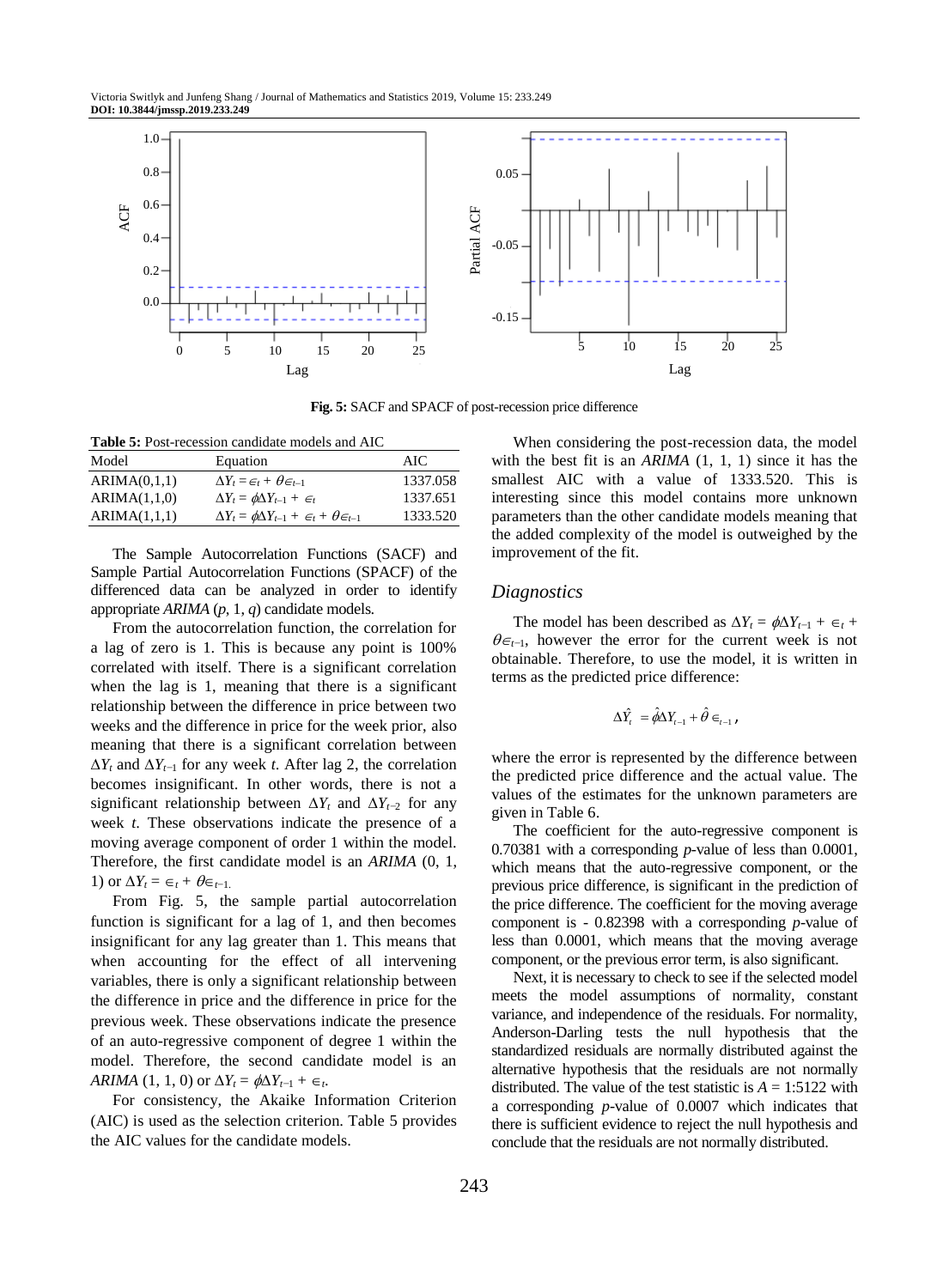The variance over time is represented by how large or small the residuals are. It appears that there tends to be a larger amount of variance for more current periods of time which was an observation that was also noticeable from the original time series plot in Fig. 4.

Independence can be formally tested using the Ljung-Box test which tests the null hypothesis that the residuals are independent against the alternative hypothesis that the residuals are correlated. The p-values for the test are visualized in the plot since the test is performed for every lag value. Figure 6 shows the time series model diagnostics plots.

#### *Forecasting and Model Interpretation*

Since the estimated values of the model parameters have been obtained, the final equation of the time series model is written as:

$$
\hat{Y}_t = 1.7038 Y_{t-1} - 0.8240 \in_{t-1}.
$$

The value  $1 + \phi = 1$ : 7038 indicates that holding all other variables constant, when the median closing price increases by \$1, the median closing price for the next week is predicted to increase by an average of approximately \$1.70. The value  $\theta = -0$ : 8240 indicates that holding all other variables constant, when the error increases by 1, the median closing price for the next week is predicted to decrease by an average of approximately 82 cents.

Finally, the time series model is used to make predictions for the weekly median closing price from January 7, 2017 through December 31, 2017. Figure 7 shows a plot of the training data along with the values predicted from the model.

From the forecasting plot, the model retains the increasing trend of the median closing price over time. However, the model does not capture the periods of increase and decrease in price that occur in the short run. Instead, the time series model is better for describing the price without considering short term changes or the "white noise" that occurs. The model therefore appears successful in predicting the overall trend in price over time, but not useful for predicting short term anomalies.

The fit of the model can also be assessed by comparing the predicted values for the weekly closing price from January 7, 2017 through December 31, 2017 with the actual closing prices. These actual values represent the testing data set and were not used in the building of the model. Figure 8 shows a comparison of the time series plots for the predicted values and the actual values which illustrates the variation visible in the weekly closing price opposed to the steady rising trend provided by the model. In conclusion, the time series model can predict the increasing trend in price but cannot predict short-run variation.

**Table 6:** Coefficients for the ARIMA(1,1,1) model

| Parameter | Estimate   | p-value  |
|-----------|------------|----------|
|           | 0.70381    | < 0.0001 |
|           | $-0.82398$ | < 0.0001 |



**Fig. 6:** Time series model diagnostics plots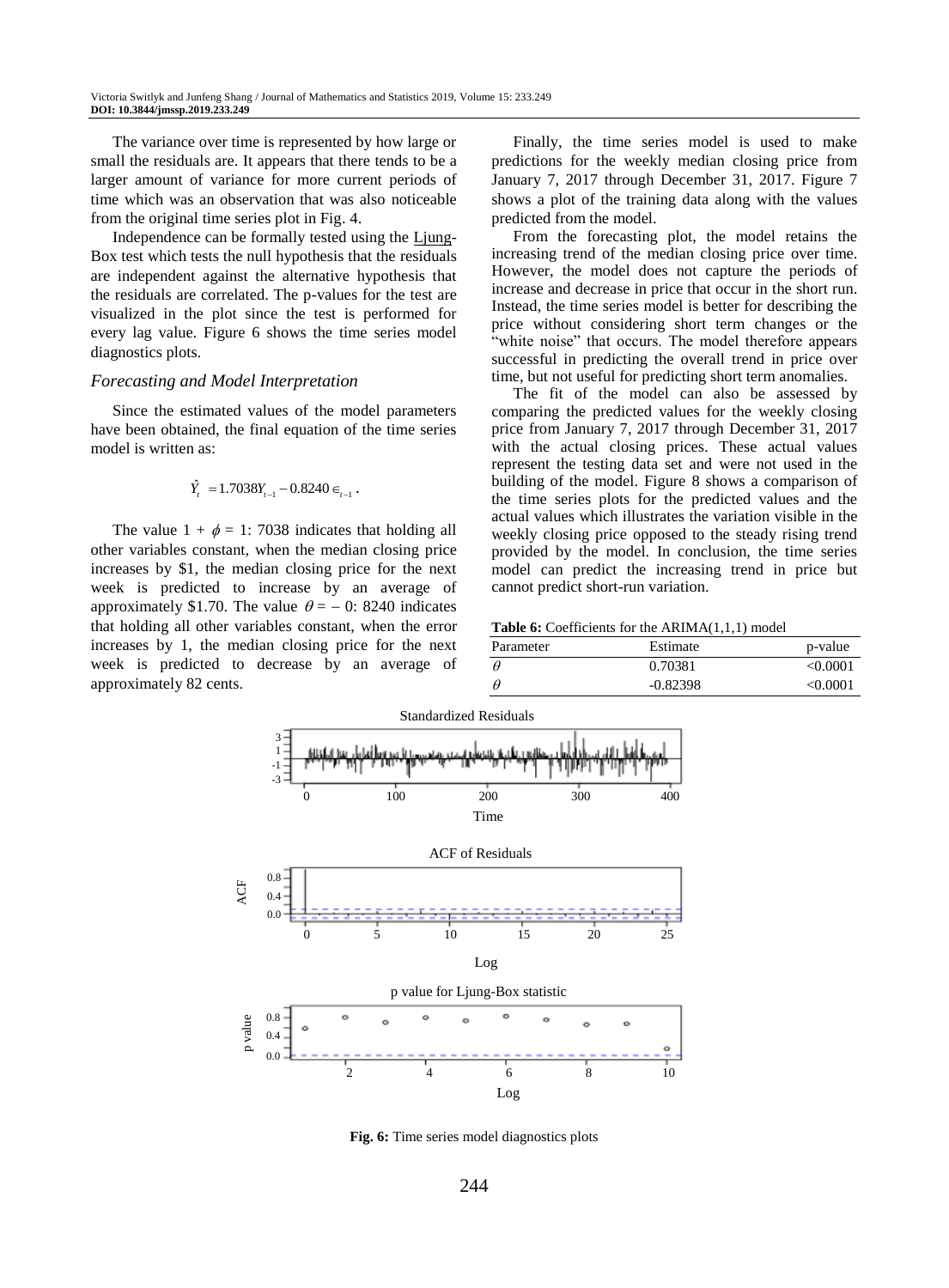

**Fig. 8:** Time series plots for predicted and actual prices

# **Varying Intercept Regression Model**

#### *Regression Revisited*

Previously, this study has considered a pooled regression model and a time series model. Instead of considering each stock individually, the median is used to describe the closing price for the top stocks of the NYSE as one. These types of models are useful to predict the overall state of the stock market and can be used as a market index for popular stocks in the NYSE. However, these models cannot be used to predict the prices Fig. 8: Time Series Plots for Predicted and Actual Prices for individual stocks. If each stock is considered separately, the model then can be used by anyone who is invested into a stock within the top stocks in the NYSE.

This type of model is also useful for comparing the differences in prices over time for different stock types. Analyzing these patterns can be helpful o investors considering various stocks and which stocks tend to have higher or steadier prices.

This model includes the closing stock price for each of the 939 weeks for each of the 85 stocks chosen from the NYSE 100. For the modeling process, the data set is randomly partitioned at a 70%-30% split so that out of the 79,815 observations, 60,882 are in the training data and 18,993 are in the testing data. The distribution of stock prices is skewed right due to a minority of companies that on average have high stock values. To normalize the distribution, the log transformation of the stock price will be used.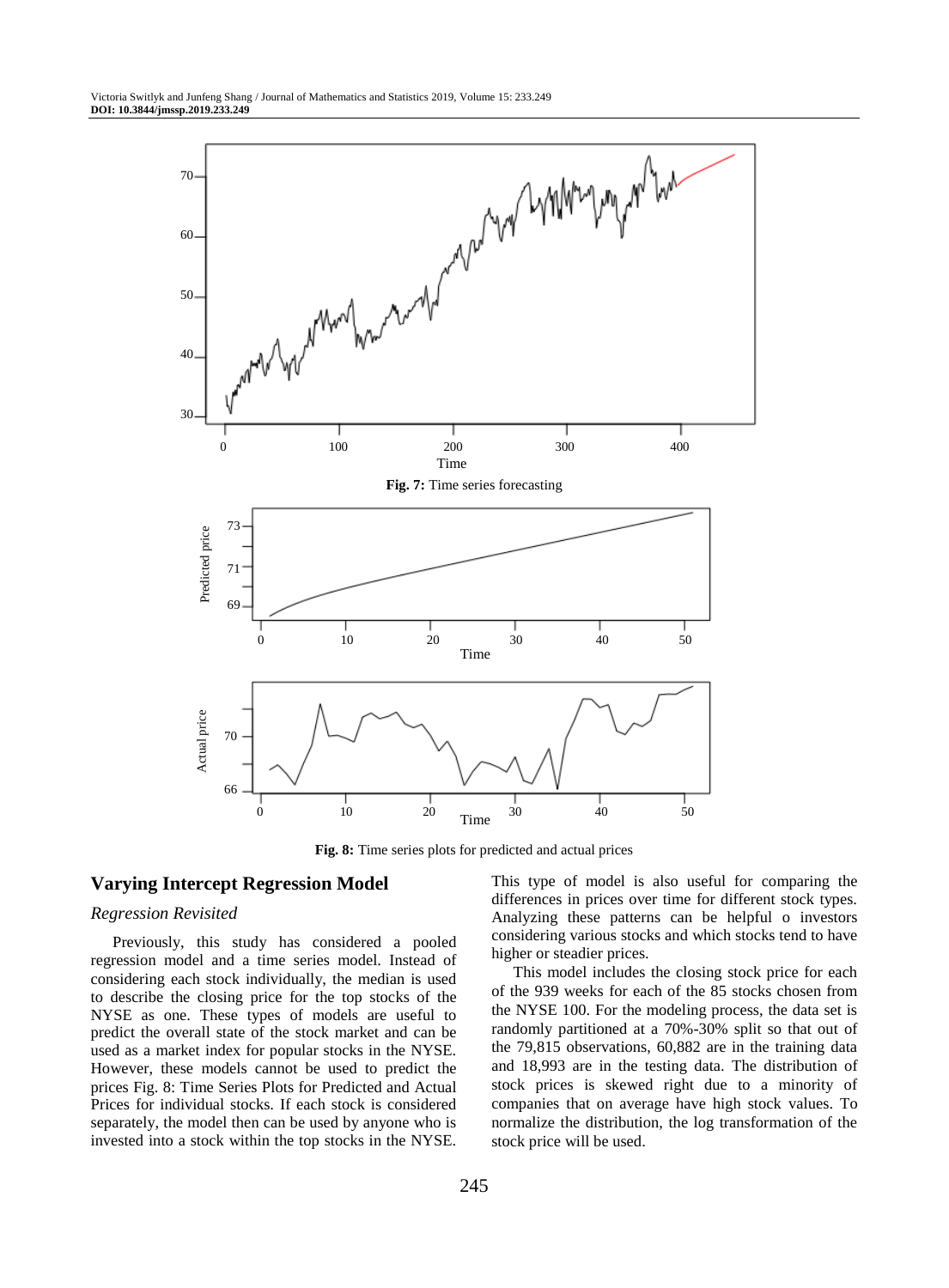| Table 7: Iterations and AIC for the stepwise process |  |  |
|------------------------------------------------------|--|--|
|------------------------------------------------------|--|--|

| <b>Iteration</b> | Add/Remove | AIC         |
|------------------|------------|-------------|
| $\Omega$         |            | $-31651.85$ |
|                  | $+$ IDX    | $-74701.11$ |
| 2                | $+ WII.$   | $-90274.54$ |
| 3                | $+$ XOI    | $-93120.6$  |
| 4                | $+V$       | $-96448.91$ |
| 5                | $+ M1$     | $-96608.61$ |
| 6                | $+$ TIME   | $-96829.34$ |
|                  | $+$ V IX   | $-96901.5$  |
| 8                | $+$ DFF    | $-96935.42$ |
| 9                | $+$ TNX    | $-96937.78$ |

| Table 8: VIF of predictor variables |        |        |  |
|-------------------------------------|--------|--------|--|
| Variable                            | VIF    | VIF    |  |
| <b>IDX</b>                          | 1.0033 | 1.0032 |  |
| WIL                                 | 7.1368 |        |  |
| XOI                                 | 2.7199 | 1.3988 |  |
| V                                   | 1.3496 | 1.3332 |  |
| M <sub>1</sub>                      | 9.8433 |        |  |
| <b>TIME</b>                         | 6.5781 |        |  |
| V IX                                | 1.2708 | 1.1033 |  |
| DFF                                 | 2.2827 | 1.8453 |  |
| <b>TNX</b>                          | 3.5399 | 2.1564 |  |

The varying intercept model is written as:

$$
\log(Y_{ii}) = \sum_{i=1}^{84} \left[ \alpha_i I_i \right] + \beta_0 + \beta_1 X_{i1} + ... + \beta_k X_{ik} + \epsilon_i,
$$

where  $i = 1, \ldots, 85$  represent the 85 stock indexes in the NYSE 100 that we are considering and  $I_i$  is an indicator function relating to each index *i*. In other words, the stock index is a dummy variable which corresponds to a unique coefficient  $\alpha_i$  such that  $\alpha_i + \beta_0$  represents a different intercept for each stock. It is for this reason that the model is referred to as having a varying intercept. Notice that the model does not include a coefficient for the 85th index so that there is not an issue of multicollinearity among the variables. The intercept for the 85th stock index is represented simply by  $\beta_0$ . Note that essentially, this varying intercept model is similar to a standard regression model with a dummy variable associated with the different stocks because these two models all use a constant to adjust the difference between two distinct stocks. However, this varying intercept model is more straightforward and easier to interpret than a standard regression model with a dummy variable.

### *Stepwise Variable Selection*

Similarly, with the modeling process for both the pooled regression model and the time series model, the Akaike Information Criterion (AIC) is again used as the selection criterion. All variables that are considered in the process are identical to those considered in the pooled model except for two variables. The first variable is the dependent variable that is being modeled which is the log closing price for each stock index for each week. This difference is discussed in the previous section. The second variable is volume which represents the weekly volume sold for each index individually.

Table 7 shows each of the iterations of the stepwise process for the training data. The process shows that the categorical variable representing the stock index is the first variable added into the model. This indicates that the stock index is the variable most related to the closing price. Some stocks can see increasing prices and other stocks can see decreasing prices over time depending on the financial health of its corresponding company.

Table 8 gives the *VIF* for each predictor in the model selected by the stepwise process and shows that the predictors with the highest *VIF* are the Wilshire 5000, M1 and time. It is not surprising that these variables would be highly correlated with other predictors since the Wilshire is representative of stock prices altogether while M1 and time are both related to the effects of inflation. After removing the highly correlated predictors, there no longer appears to be a problem of multicollinearity within the model.

#### *Diagnostics and Model Assumptions*

Since the variables for the final model have been chosen, it is possible to run diagnostics on the model.

If a variable is significant within the model, the slope or coefficient for that variable is significantly different from zero. The null hypothesis that the slope coefficient is equal to zero is tested against the alternative hypothesis that the slope coefficient is not equal to zero. The test statistics and corresponding *p*-values for each of the predictor variables are calculated, and they are not presented, but will be discussed in next section. For each variable, the corresponding *p*-value is less than 0.05 which indicates that there is sufficient evidence to reject the null hypothesis and conclude that the estimated coefficients are significantly greater than zero. Among all variables, the only exception is the variable corresponding to the stock index DVN. However, the variable is still included since it represents one category for the stock index variable.

Next, it is necessary to check to see if the model meets the four underlying assumptions of the linear regression model. The first assumption is that there is a linear relationship between the log of the weekly closing stock price and the predictor variables. The relationship can be visualized from the plot of residuals versus the fitted values in Fig. 9. If there is a linear relationship, the residuals should have a distribution centered around a straight line across all fitted values. The plot shows some curvature of the relationship which indicates possible problems with linearity, but not too much.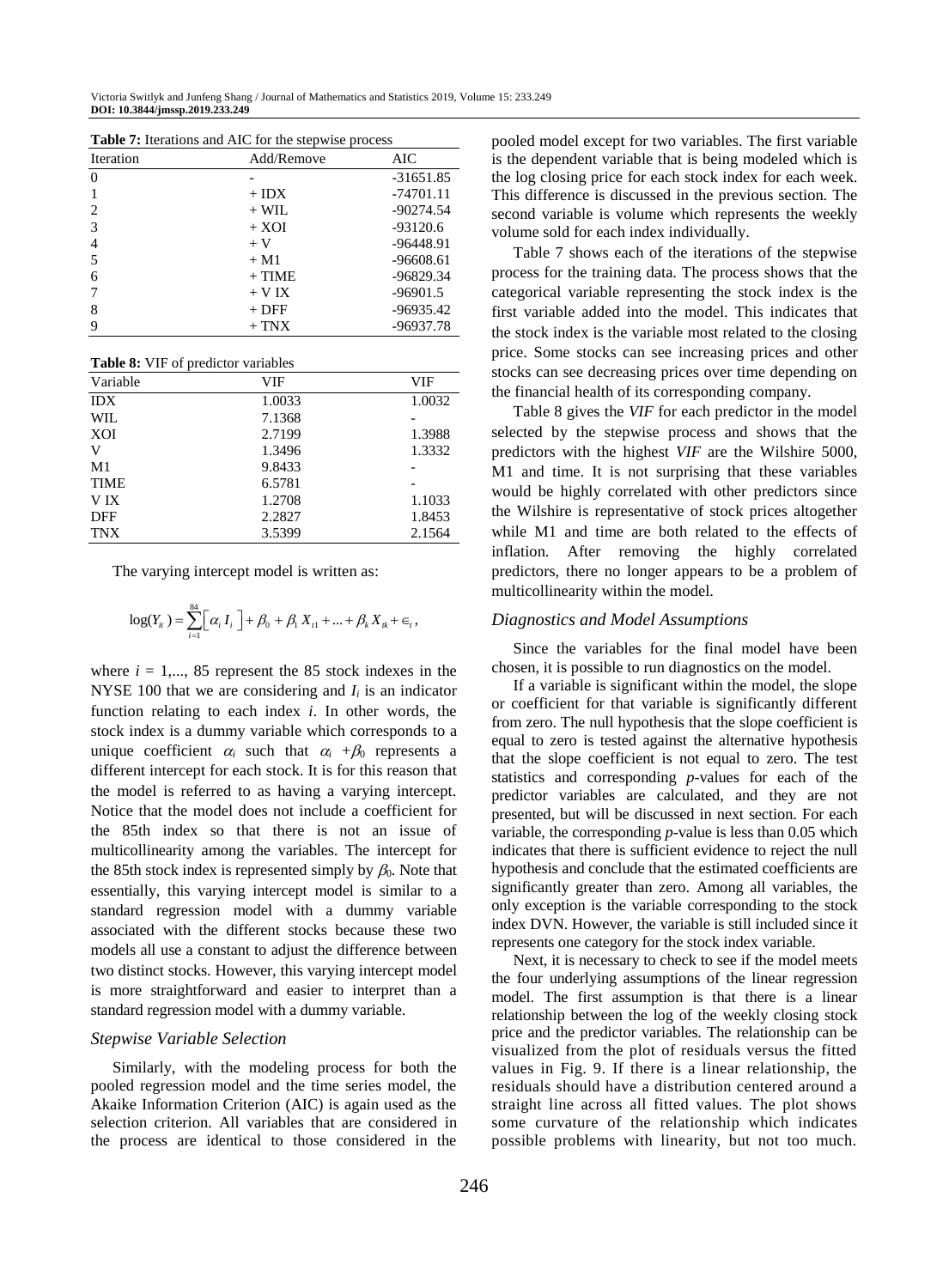

**Fig. 9:** Residuals Vs fitted values

The second assumption is the constant variance of the residuals. Constant variance can be checked visually by looking at the fitted residual plot in Fig. 9. For the variance to be constant, the residuals should be spread out equally around zero for all fitted values. For fitted values below 2, the values of the residuals are much higher than for other fitted values. This indicates a problem of heteroscedasticity among the residuals.

The third assumption is that the residuals are independent of one another. Independence is tested formally using the Durbin-Watson test where the null hypothesis that the autocorrelation among the residuals is zero is testing against the alternative hypothesis that the autocorrelation is greater than zero. The test statistic for the varying intercept model is  $d = 0.037461$  with a corresponding *p*-values of less than 0.0001. This indicates that there is sufficient evidence to reject the null hypothesis and conclude that the autocorrelation among the residuals is greater than zero. So, the independence assumption has been violated.

The final assumption is that the residuals are normally distributed. Normality is tested formally using the Anderson-Darling test where the null hypothesis that the residuals are normally distributed is tested against the alternative hypothesis that the residuals are not normally distributed. The test statistic for the varying intercept model is  $A = 686.87$  with a corresponding *p*-value of less than 0.0001. This indicates that there is sufficient evidence to reject the null hypothesis and conclude that the residuals are not normally distributed.

#### *Model Fit and Interpretation*

The final model obtained for the varying intercept regression can be written as:

$$
\log(\hat{Y}_u) = \sum_{i=1}^{84} [\hat{\alpha}_i I_i] + \hat{\beta}_0 + \hat{\beta}_1 X O I_i + \hat{\beta}_2 V_u + \hat{\beta}_3 V I X_i + \hat{\beta}_4 D F F_i + \hat{\beta}_5 T N X_i
$$

The coefficient of determination for the varying intercept model is  $R^2 = 0.6433$  and indicates that 65.33% of the total variance in the log of the weekly closing stock price for the top stocks in the NYSE 100 is linearly associated with the variation in the weekly traded volume for each stock index (*V*), the Oil and Gas Index (*XOI*), the Volatility Index (*VIX*), the interest rate for 10 year T-notes and bonds (*TNX*), and the Federal Funds Rate (*DFF*). The percentage of explained variation is relatively high indicating that the model provides a good fit for the log weekly closing stock price. The coefficient of determination adjusted for the degrees of freedom is  $R_{adj}^2 = 0$ : 6428 and indicates that considering the complexity and sample size used in the model, 64.28% of the total variance in the log of the weekly closing stock price for the top stocks in the NYSE 100 is linearly associated with the variation in the weekly traded volume for each stock index (*V*), the Oil and Gas Index (*XOI*), the Volatility Index (*VIX*), the interest rate for 10 year T-notes and bonds (*TNX*), and the Federal Funds Rate (*DFF*). Even accounting for the degrees of freedom in the model, the explained variance is still high which indicates that the model is a good fit.

Interpreting the coefficients for the predictors gives insight on the relationship between the closing price for each stock and each predictor individually. The coefficient for *XOI* is 0.00051 and indicates that holding all other variables constant, when the NYSE ARCA Oil and Gas Index increases by one point, it is predicted that the closing stock price will increase by 0.0510%. This means that there is a positive relationship between the overall oil and gas prices and the prices of individual stocks in the NYSE.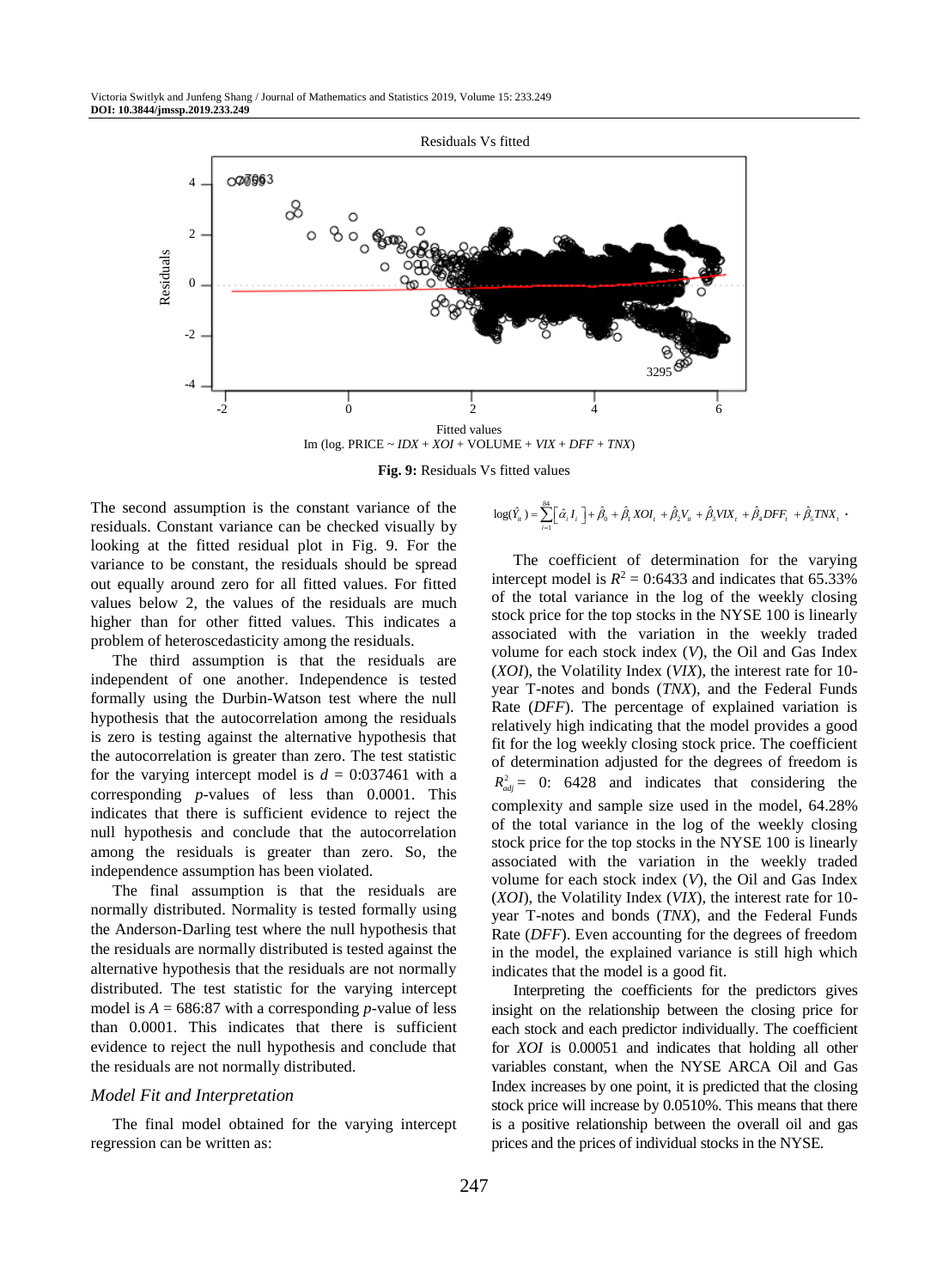The regression coefficient for  $V$  is  $-1.608e-09$  and indicates that holding all other variables constant, when the weekly volume increases by one unit, it is estimated that the closing stock price will decrease by a percentage that is near zero. This means that when more volume of a stock is sold, the price tends to be cheaper. This makes sense because people tend to buy more when prices are lower. Also notice that the coefficient for volume is extremely small yet still significant based on the *p*-value. This is because the weekly volume of stock sold is extremely high, therefore a change in one unit is very small. However, when considering larger changes in volume yields a more substantial predicted decrease in the price.

The slope coefficient for *VIX* is -0.007607 and indicates that holding all other variables constant, when the CBOE Volatility Index increases by one point, it is estimated that the closing stock price will decrease by an average of approximately 0.7578%. This indicates that there is a negative relationship between volatility and price meaning that when there is more volatility or uncertainty for the future, buyers tend to hold off and prices decrease.

The coefficient for *DFF* is 0.03756 and indicates that holding all other variables constant, when the Federal Funds Rate increases by one percent, it is predicted that the closing stock price will increase by an average of 3.8274%. This illustrates a positive relationship between the interest rate and price as also seen in the pooled model.

The coefficient for *TNX* is -0.1047 and indicates that holding all other variables constant, when the CBOE interest rate for 10-year T-note bonds increases by 1%, it is estimated that the closing stock price will decrease by an average of 9.94%. Similarly, to the pooled model, there is a negative relationship.

Lastly, the intercepts of the model represented by the dummy variables for each individual stock are considered. Since the coefficients for each dummy variable is significant but one, this indicates a significant difference in the closing stock prices for each variable.

# **Conclusion**

Now that each of the three models have been thoroughly explored, it is important to compare the benefits and drawbacks of the models. Table 9 gives the equations for the pooled regression, time series, and varying intercept regression models.

Here, we comment that the approach of the three models for predicting stock prices can also be utilized in other markets of the same or similar size, even for smaller markets, provided that the data size of observed stock prices is large enough to conduct statistical inferences and the stock market across the economy as a group is not unusually affected by external effects or anomalies.

First, consider the time series model against the regression models. The benefit of the regression models over the time series model is that multiple regression allows the consideration of other variables as predictors and provides insight on the relationship between the closing stock price and these additional factors. A benefit of the time series model over the regression models is that the time series better fits the nature of the data where the closing price is highly correlated with the closing price of the previous week. For this data, more underlying assumptions of the time series model are satisfied over the underlying assumptions of linear regression. The time series model also uses previous observations which are more readily available information that current data which is used for prediction in the regression models. A benefit of the regression models is that time is not used as a variable but rather as an index. It means that the model only requires knowledge of the values for the week of interest, not the time relative to other data points.

Next, consider the differences between the two regression models. The pooled regression model uses the median or "pooled" weekly closing stock price over all of the stock indexes considered from the NYSE. The benefit of this is that the model can be used to give a comprehensive overview of the trends of these selected stocks. The drawback to pooling the data is that the model cannot be used to predict individual stocks. On the other hand, the varying intercept model considers each stock individually which allows for investors interested in specific NYSE stock to compare the trends of each. However, the varying intercept model includes the index as a categorical variable which adds 84 dummy variables to the model making it a much more complex model than the pooled regression. Finally, the regression models can be compared by their predictive ability by considering the coefficient of determination or the amount of variation in the closing price that is explained by each model. The amount of variation explained by the pooled model is 96.61% and the amount of variation explained by the varying intercept model is much lower with 64.28%. In conclusion, the pooled model gives a general comprehensive view of the NYSE stocks overall with high accuracy in predictive power while the varying intercept model gives more in-depth information on individual stocks at the cost of lower predictive capabilities.